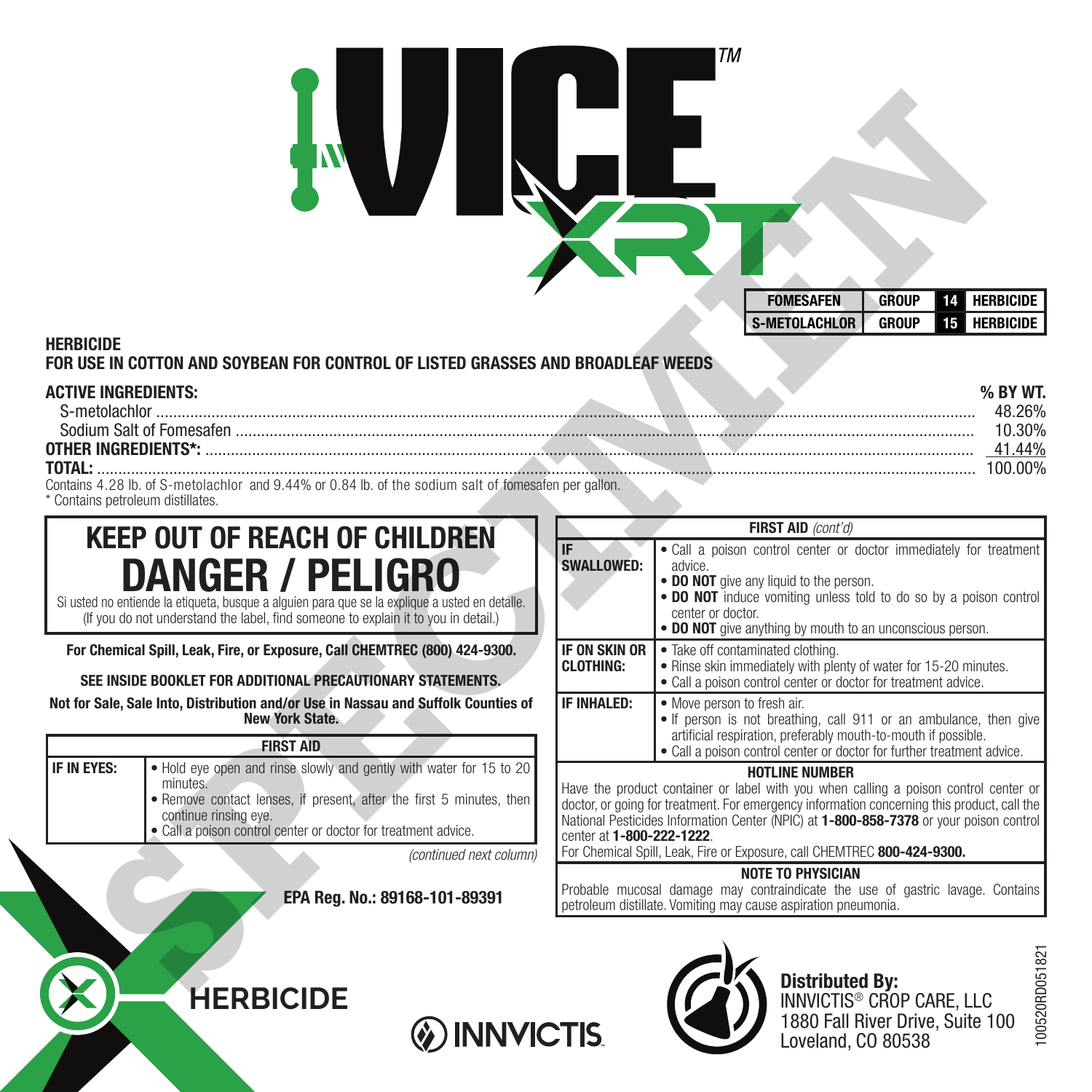#### PRECAUTIONARY STATEMENTS HAZARDS TO HUMANS AND DOMESTIC ANIMALS **DANGER**

Corrosive. Causes irreversible eye damage. Wear protective eyewear such as goggles, face shield or safety glasses Harmful if swallowed. Harmful if absorbed through skin. DO NOT get in eyes or on clothing. Avoid contact with skin. Prolonged or frequently repeated skin contact may cause allergic reactions in some individuals. Wash thoroughly with soap and water after handling and before eating, drinking, chewing gum, using tobacco, or using the toilet. Remove and wash contaminated clothing before reuse.

#### PERSONAL PROTECTIVE EQUIPMENT (PPE) Mixers, loaders, applicators and other handlers must wear:

- Long-sleeved shirt and long pants
- Chemical-resistant gloves such as barrier laminate, butyl rubber ≥14 mils, nitrile rubber ≥14 mils or viton ≥14 mils
- Shoes plus socks
- Protective eyewear (goggles or faceshield)

#### User Safety Requirements

Discard clothing and other absorbent materials that have been drenched or heavily contaminated with this product's concentrate. DO NOT reuse them. Follow manufacturer's instructions for cleaning/maintaining PPE. If no such instructions for washables exist, use detergent and hot water. Keep and wash PPE separately from other laundry.

#### Engineering Control Statements

Mixers and loaders supporting aerial applications are required to use closed systems. The closed system must be used in a manner that meets the requirements listed in the Worker Protection Standard (WPS) for agricultural pesticides [40 CFR 170.607(d-e)]. When using the closed system, the mixers' and loaders' PPE requirements may be reduced or modified as specified in the WPS.

When handlers use closed systems, enclosed cabs, or aircraft in a manner that meets the requirements listed in the Worker Protection Standard (WPS) for agricultural pesticides [40 CFR 170.607(d-e)], the handler PPE requirements may be reduced or modified as specified in the WPS.

#### USER SAFETY RECOMMENDATIONS

#### Users should:

- Remove clothing/PPE immediately if pesticide gets inside. Then wash thoroughly and put on clean clothing.
- Remove PPE immediately after handling this product. Wash the outside of gloves before removing. As soon as possible, wash thoroughly and change into clean clothing.

#### ENVIRONMENTAL HAZARDS

For Terrestrial Uses: DO NOT apply directly to water, or to areas where surface water is present or to intertidal areas below the mean high water mark. **DO NOT** contaminate water when disposing of equipment wash waters or rinsate. **DO NOT** apply when weather conditions favor drift from target area.

Drift and runoff may be hazardous to aquatic organisms in water adjacent to treated areas.

#### Non-target Organism Advisory

This product is toxic to plants and may adversely impact the forage and habitat of non-target organisms, including pollinators, in areas adjacent to treated site. Protect the forage and habitat of non-target organisms by following label directions intended to minimize spray drift.

#### Groundwater Advisory

S-metolachlor is known to leach through soil into groundwater under certain conditions as a result of label use. This chemical may leach into ground water if used in areas where soils are permeable, particularly where the water table is shallow.

Fomesafen is known to leach through soil into groundwater under certain conditions as a result of label use. This chemical may leach into groundwater if used in areas where soils are permeable, particularly where the water table is shallow.

#### Surface Water Advisory

This product may impact surface water quality due to spray drift and runoff of rain water. This is especially true for poorly draining soils and soils with shallow groundwater. This product is classified as having high potential for reaching surface water via runoff for several months after application. A level, a well-maintained vegetative buffer strip between areas of which this product is applied and surface water features such as ponds, streams, and springs will reduce the potential loading of fomesafen from runoff water and sediment. Runoff of this product will be reduced by avoiding application when rainfall is forecasted to occur within 48 hours. For more information, see the United States Department of Agriculture National Resource Conservation Service's manual, "Conservation Buffers to Reduce Pesticide Losses."

S-metolachlor has the potential to contaminate surface water through ground spray drift. Under some conditions, S-metolachlor may also have a high potential for runoff into surface water (primarily via dissolution in runoff water) for several months post-application. These include poorly draining or wet soils with readily visible slopes toward adjacent surface waters, frequently flooded areas, and areas overlaying extremely shallow ground water, areas with in-field canals or ditches that drain to surface water, areas not separated from adjacent surface waters with vegetated filter strips, and areas overlaying tile drainage systems that drain to surface water.

#### Mixing/Loading Instructions

Care must be taken when using this product to prevent back-siphoning into wells, spills, or improper disposal of excess pesticide, spray mixtures, or rinsates. Check-valves or antisiphoning devices must be used on all mixing and/or irrigation equipment.

This product may not be mixed or loaded within 50 feet of perennial or intermittent streams and rivers, natural or impounded lakes, and reservoirs. This product may not be mixed/ loaded or used within 50 feet of all wells, including abandoned wells, drainage wells, and sink holes. Operations that involve mixing, loading, rinsing, or washing of this product into or from pesticide handling or application equipment or containers within 50 feet of any well are prohibited, unless conducted on an impervious pad constructed to withstand the weight of the heaviest load that may be positioned on or moved across the pad. Such a pad shall be designed and maintained to contain any product spills or equipment leaks. container or equipment rinse or wash water, and rain water that may fall on the pad. Surface water shall not be allowed to either flow over or from the pad, which means the pad must be self-contained. The pad shall be sloped to facilitate material removal. An unroofed pad shall be of sufficient capacity to contain at a minimum 110% of the capacity of the largest pesticide container or application equipment on the pad. A pad that is covered by a roof of sufficient size to completely exclude precipitation from contact with the pad shall have a minimum containment capacity of 100% of the capacity of the largest pesticide container or application equipment on the pad. Containment capacities as described above shall be maintained at all times. The above-specified minimum containment capacities do not apply to vehicles when delivering pesticide shipments to the mixing/loading site. Countries the distribution of the specific original state is the specific original to the specific original state is a specific original to the specific original to the specific original to the specific original to the spe

#### DIRECTIONS FOR USE

It is a violation of Federal law to use this product in a manner inconsistent with its labeling. Read entire label before using this product. This label must be in the possession of the user at the time of pesticide application. **DO NOT** apply this product in a way that will contact workers or other persons, either directly or through drift. Only protected handlers may be in the area during application. For any requirements specific to your State or Tribe, consult the agency responsible for pesticide regulation.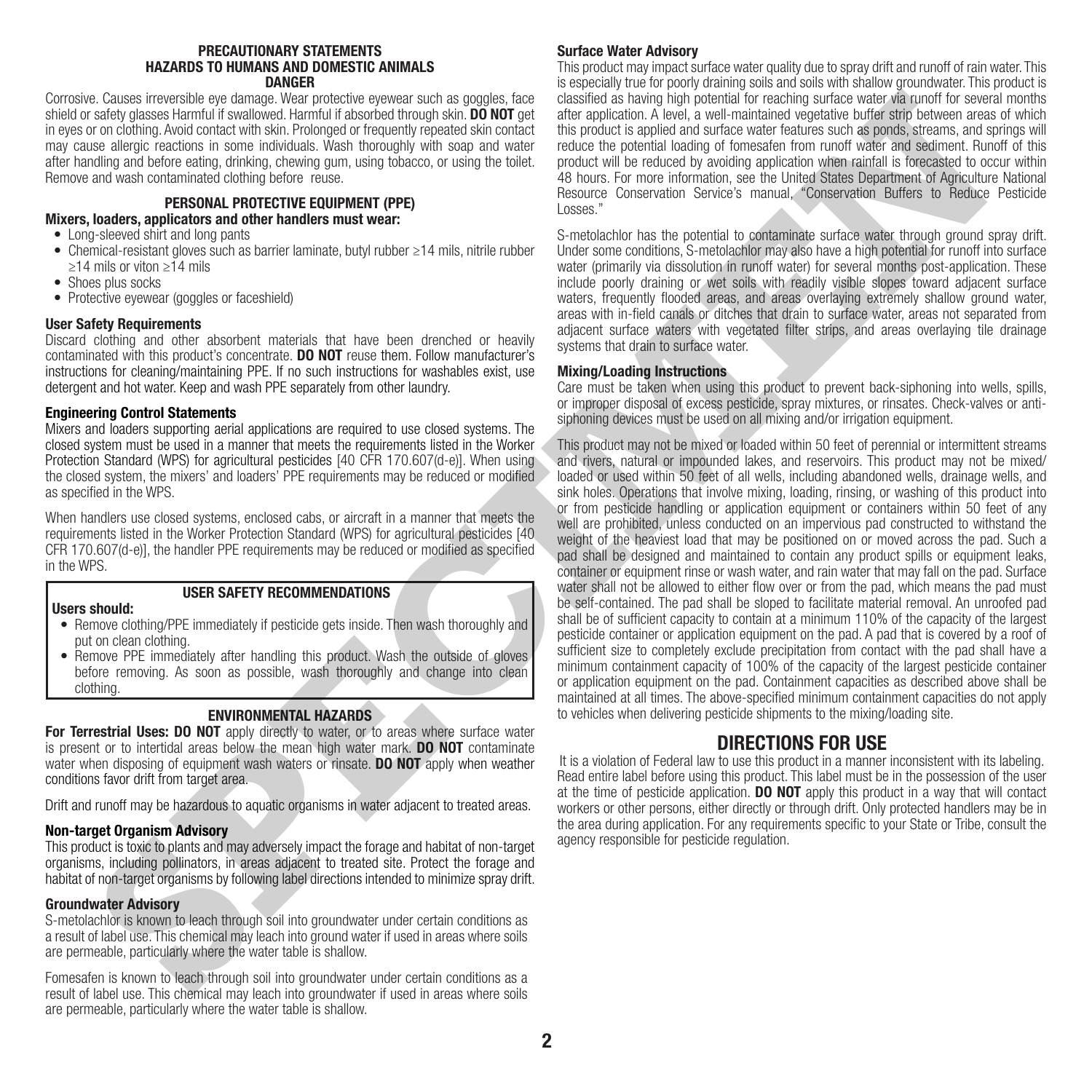#### AGRICULTURAL USE REQUIREMENTS

Use this product only in accordance with its labeling and with the Worker Protection Standard, 40 CFR Part 170. This Standard contains requirements for the protection of agricultural workers on farms, forests, nurseries, and greenhouses, and handlers of agricultural pesticides. It contains requirements for training, decontamination, notification, and emergency assistance. It also contains specific instructions and exceptions pertaining to the statements on this label about personal protective equipment (PPE), and restrictedentry interval. The requirements in this box only apply to uses of this product that are covered by the Worker Protection Standard.

#### DO NOT enter or allow worker entry into treated areas during the restricted entry interval (REI) of 24 hours.

**Exception:** If the product is soil-injected or soil-incorporated, the Worker Protection Standard, under certain circumstances, allows workers to enter the treated area if there will be no contact with anything that has been treated.

For early entry to treated areas that is permitted under the Worker Protection Standard and that involves contact with anything that has been treated, such as plants, soils, or water, wear: long-sleeved shirt and long pants, chemical-resistant gloves such as barrier laminate, butyl rubber ≥14 mils, nitrile rubber ≥14 mils or viton ≥14 mils, shoes plus socks and rotective eyewear (goggles or faceshield).

**IMPORTANT:** Failure to follow the directions for use and precautions on this label may result in poor weed control, crop injury, or illegal residues.

#### Not for Sale, Sale Into, Distribution and/or Use in Nassau and Suffolk Counties of New York State.

#### RESISTANCE MANAGEMENT

For resistance management, this product contains both a Group 14 (Fomesafen) and Group 15 (S-metolachlor) herbicide. Any weed population may contain plants naturally resistant to Group 14 and/or Group 15 herbicides. The resistant individual may dominate the weed population if these herbicides are used repeatedly in the same fields. Appropriate resistancemanagement strategies should be followed.

#### Weed Management

To delay herbicide resistance, take one or more of the following steps:

- Rotate the use of this product or other Group 14 and Group 15 herbicides within a growing season sequence or among growing seasons with different herbicide groups that control the same weeds in the field.
- Use tank mixtures with herbicides from a different group if such use is permitted; where information on resistance in target weed species is available, use the less resistanceprone partner at a rate that will control the target weed(s) equally as well as the more resistance-prone partner. Consult your local extension service or certified crop advisor if you are unsure as to which active ingredient is currently less prone to resistance.
- Adopt an integrated weed-management program for herbicide use that includes scouting and uses historical information related to herbicide use and crop rotation, and that considers tillage (or other mechanical control methods), cultural (e.g., higher crop seeding rates; precision fertilizer application method and timing to favor the crop and not the weeds), biological (weed-competitive crops or varieties) and other management practices.
- Scout before and after herbicide application to monitor weed populations for early signs of resistance development. Indicators of possible herbicide resistance include: (1) failure to control a weed species normally controlled by the herbicide at the dose applied, especially if control is achieved on adjacent weeds; (2) a spreading patch of non-controlled plants of a particular weed species; (3) surviving plants mixed with controlled individuals of the same species. If resistance is suspected, prevent weed seed production in the affected area by an alternative herbicide from a different group or by a mechanical method such as hoeing or tillage. Prevent movement of resistant weed seeds to other fields by cleaning harvesting and tillage equipment when moving between fields, and planting clean seed. The state of the state and the state and the state and the state and the state and the state and the state and the state and the state and the state and the state and the state and the state and the state and the state and
- If a weed pest population continues to progress after treatment with this product, discontinue use of this product, and switch to another management strategy or herbicide with a different mode of action, if available.
- Contact your local extension specialist or certified crop advisors for additional pesticide resistance-management and/or integrated weed-management recommendations for specific crops and weed biotypes.

• For further information or to report suspected resistance, contact INNVICTIS CROP CARE, LLC AT 855-466-8428.

#### Management of Resistant Biotypes

Since the occurrence of resistant weeds cannot be determined until after product use and scientific confirmation, manufacturer is not responsible for any losses that may result from the failure of this product to control resistant weed biotypes.

The following good agronomic practices are recommended to reduce the spread of resistant biotypes:

- If a naturally occurring resistant biotype is present in your application site, this product should be tank- mixed or applied sequentially with an appropriately labeled herbicide with a different mode of action to achieve control.
- Cultural and mechanical control practices (e.g. crop rotation or tillage) may also be used as appropriate.
- Scout treated application site after herbicide applications and control escaping weeds including resistant biotypes before they set seed.
- Thoroughly clean equipment before leaving fields known to contain resistant biotypes.
- Contact your local sales representative, crop advisor, or extension agent to find out if suspected resistant weeds to these Mode of Actions have been found in your region. Do not assume that each listed weed is being controlled by multiple mechanisms of action. Co-formulated active ingredients are intended to broaden the spectrum of weeds that are controlled. Some weeds may be controlled by only one of the active ingredients in this product.

#### Integrated Pest (Weed) Management

This product may be integrated into an overall weed pest management strategy whenever the use of an herbicide is required. Practices known to reduce weed development (tillage, crop competition) and herbicide use (weed scouting, proper application timing, banding) should be followed wherever possible. Consult local agricultural and weed authorities for additional IPM strategies established for your area.

#### MANDATORY SPRAY DRIFT

#### Aerial Applications

- **DO NOT** release spray at a height greater than 10 feet above the vegetative canopy, unless a greater application height is necessary for pilot safety.
- For applications prior to emergence of crops and target weeds, applicators are required to use a coarse or coarser droplet size (ASABE S572).
- For all other applications, applicators are required to use a medium or coarse droplet size (ASABE S572).
- For aerial applications, **DO NOT** apply when wind speeds exceed 15 mph at the application site. If the wind speed is greater than 10 mph, the boom length must be 65% of the wingspan for fixed wing aircraft and 75% or less of the rotor diameter for helicopters. Otherwise, the boom length must be 75% or less of the wingspan for fixed-wing aircraft and 90% or less of the rotor diameter for helicopters. Applicators must use 1/2 swath displacement upwind at the downwind edge of the field.
- Nozzles must be oriented so the spray is directed toward the back of the aircraft.
- DO NOT apply when wind speeds exceed 15 mph at the application site.
- DO NOT apply during temperature inversions.

#### Ground Boom Applications

- Users must only apply with the nozzle height recommended by the manufacturer, but no more than 3 feet above the ground or crop canopy unless making turf, pasture, or rangeland application, in which case applicators may apply with a nozzle height no more than 4 feet above the ground.
- For applications prior to the emergence of crops and target weeds, applicators are required to use a coarse or coarser droplet size (ASABE S572).
- For all other applications, applicators are required to use a medium or coarser droplet size (ASABE S572).
- **DO NOT** apply when wind speeds exceed 15 mph at the application site.
- **DO NOT** apply during temperature inversions.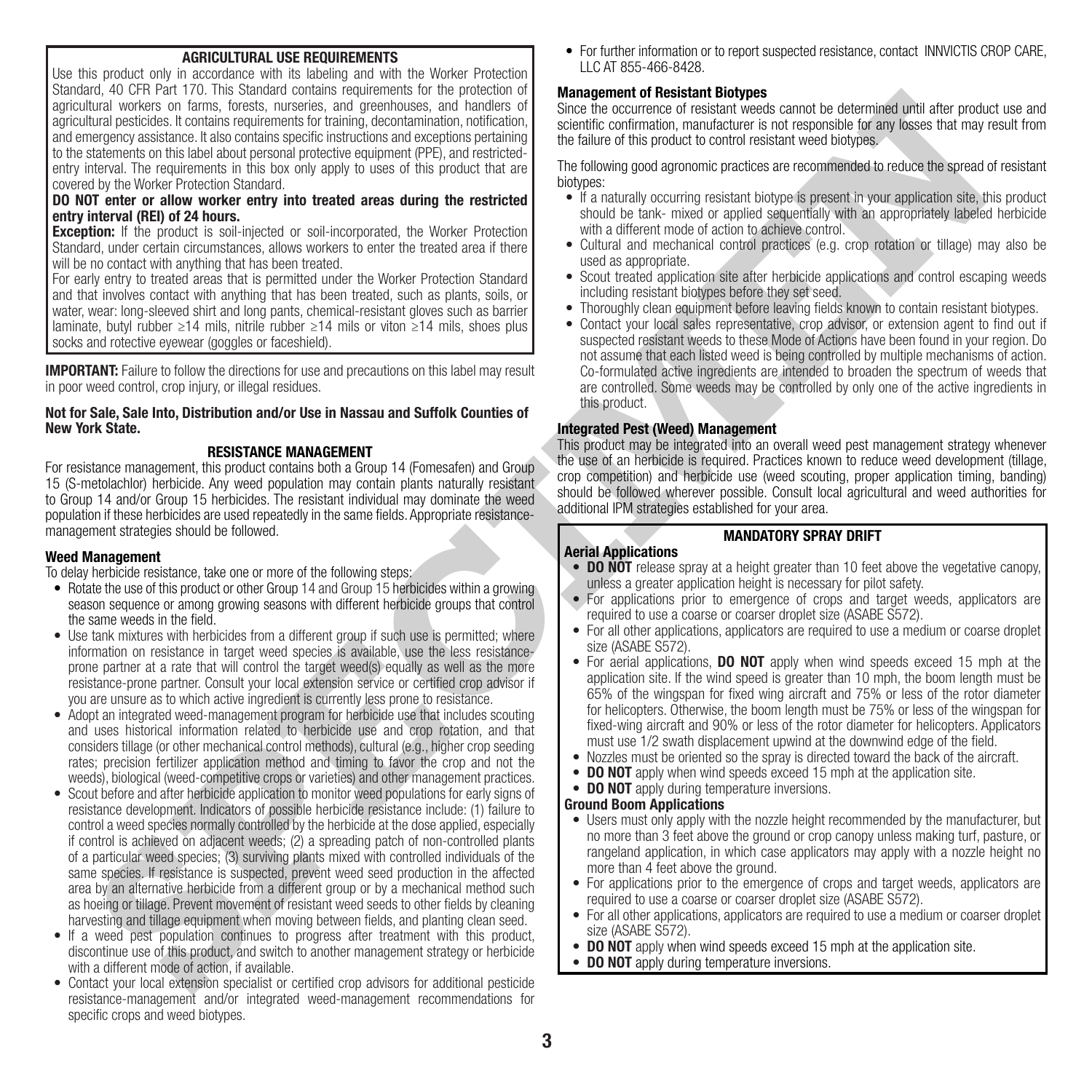#### SPRAY DRIFT ADVISORIES

THE APPLICATOR IS RESPONSIBLE FOR AVOIDING OFF-SITE SPRAY DRIFT. BE AWARE OF NEARBY NON-TARGET SITES AND ENVIRONMENTAL CONDITIONS.

#### IMPORTANCE OF DROPLET SIZE

An effective way to reduce drift is to apply large droplets. Use the largest droplets that provide target pest control. While applying larger droplets will reduce spray drift, the potential for drift will be greater if applications are made improperly or under unfavorable environmental conditions.

#### Controlling Droplet Size – Ground Boom

- Volume Increasing the spray volume so that larger droplets are produced will reduce spray drift. Use the highest practical spray volume for the application. If a greater spray volume is needed, consider using a nozzle with a higher flow rate.
- Pressure Use the lowest spray pressure recommended for the nozzle to produce the target spray volume and droplet size.
- **Spray Nozzle** Use a spray nozzle that is designed for the intended application. Consider using nozzles designed to reduce drift.

#### Controlling Droplet Size – Aircraft

• Adjust Nozzles - Follow nozzle manufacturers recommendations for setting up nozzles. Generally, to reduce fine droplets, nozzles should be oriented parallel with the airflow in flight.

#### Boom Height – Ground Boom

Use the lowest boom height that is compatible with the spray nozzle that will provide uniform coverage. For ground equipment, the boom should remain level with the crop and have minimal bounce.

#### Release Height – Aircraft

Higher release heights increase the potential for spray drift.

#### Shielded Sprayers

Shielding the boom or individual nozzles can reduce spray drift. Consider using shielded sprayers. Verify that the shields are not interfering with the uniform deposition of the spray on the target area.

#### Temperature And Humidity

When making applications in hot and dry conditions, set up equipment to produce larger droplets to reduce effects of evaporation.

#### Temperature Inversions

Drift potential is high during a temperature inversion. Temperature inversions are characterized by increasing temperature with altitude and are common on nights with limited cloud cover and light to no wind. The presence of an inversion can be indicated by ground fog or by the movement of smoke from a ground source or an aircraft smoke generator. Smoke that layers and moves laterally in a concentrated cloud (under low wind conditions) indicates an inversion, while smoke that moves upward and rapidly dissipates indicates good vertical air mixing. Avoid applications during temperature inversions.

#### Wind

Drift potential generally increases with wind speed. AVOID APPLICATIONS DURING GUSTY WIND CONDITIONS

Applicators need to be familiar with local wind patterns and terrain that could affect spray drift.

#### PRODUCT INFORMATION

Mode of Action: *VICE XRT* is a selective herbicide for the control or partial control of listed grass, broadleaf and sedge weeds in cotton and soybeans. It may be applied as a preplant surface, preplant incorporated, or preemergence treatment.

**Crop Uses:** *VICE XRT* is registered only for use on cotton and soybeans.

Crop Rotation: See the Crop Rotation section of this label for specific instructions on crop rotation.

Replanting: If replanting is necessary in fields previously treated with *VICE XRT*, the field may be replanted to soybeans. During planting, a minimum of tillage is recommended.

Application Rate Ranges: Where a rate range is provided within a soil texture or organic matter classification, use a lower rate on soils that are relatively coarse-textured and/or low in organic matter. Use a higher rate on soils that are relatively fine-textured and/or high in organic matter.

#### Use Precautions

- Crop injury may result if crop rotation guidelines are not followed.
- Avoid overlapping spray swaths, as injury may occur to rotational crops.
- Replanting: DO NOT apply a second application of this product or any product that contains fomesafen, Metolachlor or S-metolachlor as crop injury may occur in harvested soybeans.

#### Use Restrictions

- DO NOT apply this product through any type of irrigation system.
- DO NOT graze livestock in areas treated with this product or harvest treated areas for forage or hay
- DO NOT apply to impervious substrates, such as payed or highly compacted surfaces.
- DO NOT use tailwater from the first flood or furrow irrigation of treated fields to treat non-target crops, unless at least 1/2 inch of rainfall has occurred between application and the first inrigation.
- **DO NOT** exceed 2.48 lb ai per acre per year of S-metolachlor from applications of this product or any other metolachlor-containing product.
- Region 1: DO NOT apply more than 3 pints (0.31 lb ai fomesafen and 1.61 lb ai S-metolachlor) per acre per application. A maximum of 3 pints (0.31 lb ai fomesafen and 1.61 lb ai S-metolachlor) of this product (or a maximum of 0.375 lb ai per acre of fomesafen from any product containing fomesafen) may be applied per acre per year (See Regional Use Map). DO NOT make more than one application per year.
- Region 2: DO NOT apply more than 3 pints (0.31 lb ai fomesafen and 1.61 lb ai S-metolachlor) per acre per application. A maximum of 3 pints (0.31 lb ai fomesafen and 1.61 lb ai S-metolachlor) of this product (or a maximum of 0.375 lb ai per acre of fomesafen from any product containing fomesafen) may be applied per acre in alternate years (See Regional Use Map). DO NOT make more than one application every other year.
- **Region 3: DO NOT** apply more than 2.5 pints 0.26 lb ai fomesafen and 1.34 lb ai S-metolachlor) per acre per application. A maximum of 2.5 pints 0.26 lb ai fomesafen and 1.34 lb ai S-metolachlor) of this product (or a maximum of 0.313 lb ai per acre of fomesafen from any product containing fomesafen) may be applied per acre in alternate years (See Regional Use Map). DO NOT make more than one application every other year.
- Region 4: DO NOT apply more than 2 pints (0.21 lb ai fomesafen and 1.07 lb ai S-metolachlor) per acre per application. A maximum of 2 pints (0.21 lb ai fomesafen and 1.07 lb ai S-metolachlor) of this product (or a maximum of 0.25 lb ai per acre of fomesafen from any product containing fomesafen) may be applied per acre in alternate years (See Regional Use Map). DO NOT make more than one application every other year.
- REGION 4a: DO NOT apply more than 2 pints (0.21 lb ai fomesafen and 1.07 lb ai S-metolachlor) per acre per application. A maximum of 2 pints (0.21 lb ai fomesafen and 1.07 lb ai S-metolachlor) of this product (maximum of 0.25 lb. a.i./A of fomesafen from any fomesafen product) may be applied per acre in alternate years. Apply only to soybeans in Region 4a. DO NOT apply this product after June  $10<sup>th</sup>$ . Cumulative rainfall plus overhead irrigation must total 15 inches from the period of application of this product to soybean crop maturity to allow planting of rotational crops listed in this label (Refer to Rotational **Crop Restrictions** section). If the sovbean crop is lost or the required cumulative rainfall plus irrigation is not received as outlined above, plant only soybeans the following growing season. **DO NOT** make more than one application every other year. **ARE CONSEIGNATION** and the specific state in the specific state in the specific state in the specific state in the specific state in the specific state in the specific state is a specific state in the specific state is a
	- To Prevent Drift to Off-Site Areas Due to Runoff or Wind Erosion
		- Avoid treating powdery dry or light sand soils when conditions are favorable for wind erosion. Under these conditions, the soil surface should first be settled by rainfall or irrigation
		- DO NOT apply to impervious substrates such as paved or highly compacted surfaces.
		- DO NOT use tail water from the first flood or furrow irrigation of treated fields to treat non-target crops, unless at least 1/2 inch of rainfall has occurred between application and the first irrigation.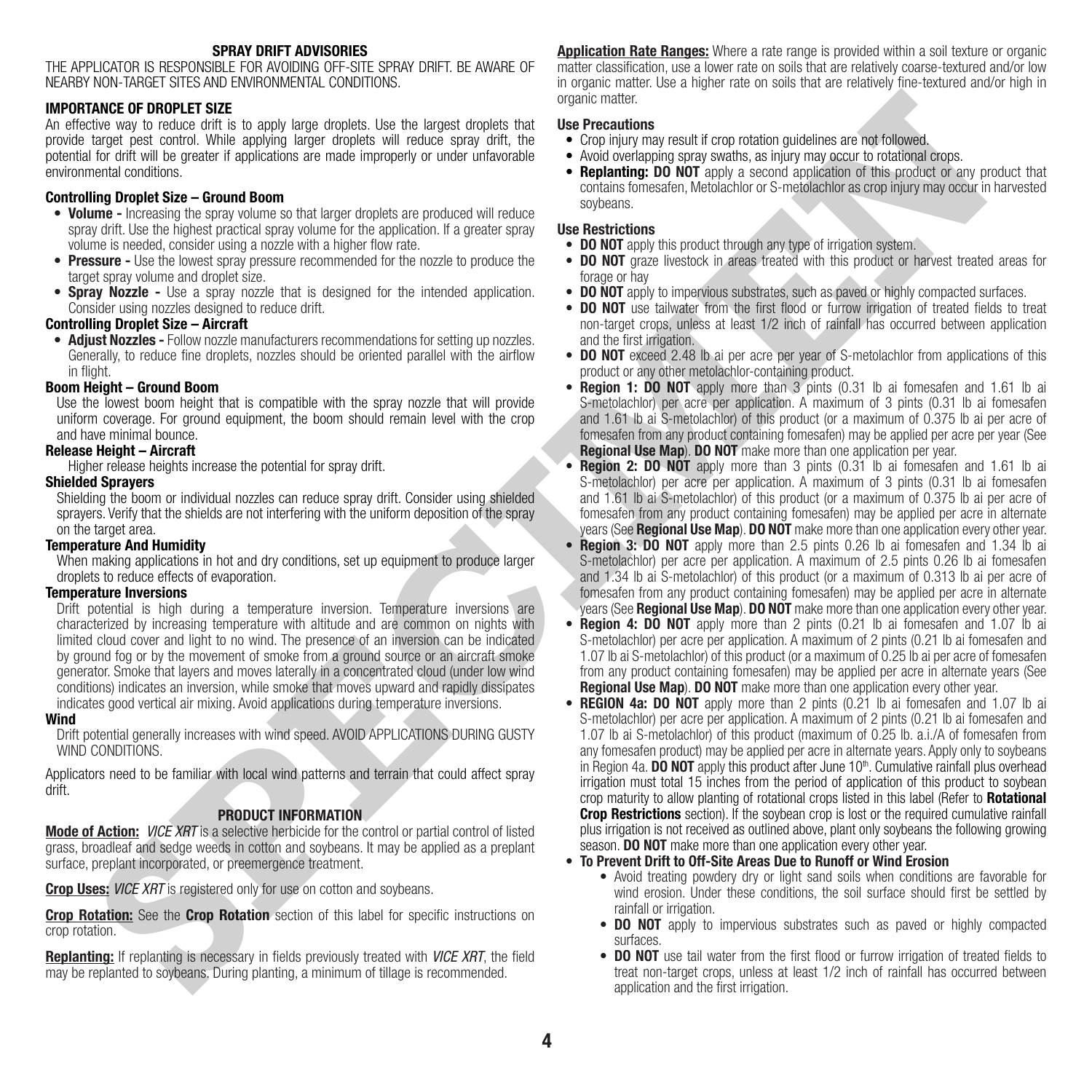#### MIXING INSTRUCTIONS AND EQUIPMENT CLEANUP

Prepare no more spray mixture than is needed for the immediate operation. Clean spray equipment is very important so be sure to thoroughly clean before mixing this product. Vigorous agitation is necessary to maintain uniformity of the spray mixture. Maintain maximum agitation throughout the spraying operation. **DO NOT** allow spray mixture to stand overnight in the spray tank. Flush the spray equipment thoroughly following each use and apply the rinsate to a previously treated area.

#### Application in Water or Fluid Fertilizers

**This Product Alone:** Add 1/3 of the required amount of water or fluid fertilizer to the spray or mixing tank. With the agitator running, add this product into the spray tank. Continue agitation while adding the remainder of the water or fluid fertilizer. Begin application of the spray solution after this product has completely dispersed in the water or fluid fertilizer. Maintain agitation until all of the mixture has been applied.

*VICE XRT* + Tank Mixtures: It is the pesticide user's responsibility to ensure that all products are registered for the intended use. Read and follow the applicable restrictions and limitations and directions for use on all product labels involved in tank mixing. Users must follow the most restrictive directions for use and precautionary statements of each product in the tank mixture.

Add 1/3 of the required amount of water or fluid fertilizer to the mix tank. Start the agitator running before adding any tank mix partners. In general, tank mix partners should be added in this order: products packaged in water-soluble packaging, wettable powders, wettable granules (dry flowables), liquid flowables, liquids such as this product, and emulsifiable concentrates. Always allow each tank mix partner to become fully dispersed before adding the next product. Provide sufficient agitation while adding the remainder of the water. Maintain agitation until all of the mixture has been applied.

**Important:** When using *VICE XRT* in tank mixtures, all products in water-soluble packaging should be added to the tank and mixed with plain water before any other tank mix partner, including this product. Allow the water-soluble packaging to completely dissolve and the product(s) to completely disperse before adding any other tank mix partner to the tank. Water-soluble packets will not properly dissolve in most spray solutions that contain fluid fertilizers.

*VICE XRT* is compatible with most common tank mix partners. Test the physical compatibility of this product with tank mix partners before use. To determine the physical compatibility of *VICE XRT* with other products, use a jar test, as described below.

#### Restriction

• DO NOT use nitrogen solutions or fluid fertilizers as a complete or partial spray carrier when applying product as a postemergence application to soybeans as these combinations may cause crop injury.

#### Compatibility Test

To ensure compatibility of this product with other pesticides, perform a jar test before tank mixing. The following test assumes a spray volume of 25 gallons per acre. For other spray volumes, make appropriate changes in the ingredients.

Note: Nitrogen solutions or complete fluid fertilizers may replace all or part of the water in the spray for preplant surface, preplant incorporated, or preemergence applications only. Because liquid fertilizers vary, even within the same analysis, **always check** compatibility with pesticide(s) before use. Incompatibility of tank mixtures is more common with suspensions of fertilizer and pesticides.

#### Test Procedure

- 1. Add 1 pint of carrier (fertilizer or water) to each of 2 one quart jars with tight lids. Note: Use the same source of water that will be used for the tank mix and conduct the test at the temperature the tank mix will be applied.
- 2. To one of the jars, add 1/4 teaspoon or 1.2 milliliters of a compatibility agent approved for this use, such as Envelop™, (1/4 teaspoon is equivalent to 2 pints per 100 gallons spray). Shake or stir gently to mix.
- 3. To both jars, add the appropriate amount of pesticide(s) in their relative proportions based on recommended label rates. If more than one pesticide is used, add them separately with dry pesticides first, flowables next, and emulsifiable concentrates last. After each addition, shake or stir gently to thoroughly mix.
- 4. After adding all ingredients, put lids on and tighten, and invert each jar ten times to mix. Let the mixtures stand 15 to 30 minutes and then look for separation, large flakes, precipitates, gels, heavy oily film on the jar, or other signs of incompatibility. Determine if the compatibility agent is needed in the spray mixture by comparing the two jars. If either mixture separates, but can be remixed readily, the mixture can be sprayed as long as good agitation is used. If the mixtures are incompatible, test the following methods of improving compatibility: (a) Slurry the dry pesticide(s) in water before addition, or (b) add 1/2 the compatibility agent to the fertilizer or water and the other 1/2 to the emulsifiable concentrate or flowable pesticide before addition to the mixture. If incompatibility is still observed, do not use the mixture. spherix of the spherix of the spherix of the spherix of the spherix of spherix of spherix of the spherix of the spherix of the spherix of the spherix of the spherix of the spherix of the spherix of the spherix of the sphe
	- 5. After compatibility testing is complete, dispose of any pesticide wastes in accordance with the **Storage and Disposal** section of this label.

#### Cleaning Equipment After Application

Before application of *VICE XRT*, the spray equipment must be cleaned. Follow the cleanup procedures specified on the labels of the previously applied products. If no clean-up directions are provided, follow the steps provided below for cleaning up after spraying this product.

After application of *VICE XRT*, equipment cleanup is very important. Because some crops, other than soybeans, are sensitive to low rates of this product, special attention must be given to cleaning equipment before spraying a crop other than those registered for use and on this label. Mix only as much spray solution as needed. Immediately after spraying, clean equipment thoroughly using the following procedure:

- 1. Flush tank, hoses, boom, and nozzles with clean water.
- 2. Prepare a cleaning solution of one gallon of household ammonia per 50 gallons of water. Many commercial spray tank cleaners may be used as well. Consult your INNVICTIS representative for a partial listing of approved tank cleaners and more information about proper tank cleaning procedures. DO NOT use chlorine-based cleaners such as Clorox®.
- 3. When available, use a pressure washer to clean the inside of the spray tank with this solution. Take care to wash all parts of the tank, including the inside top surface. Completely fill the sprayer with the cleaning solution to ensure contact of the cleaning solution with all internal surfaces of the tank and plumbing. Start agitation in the sprayer and thoroughly re-circulate the cleaning solution for at least 15 minutes. All visible deposits must be removed from the spraying system.
- 4. Flush hoses, spray lines, and nozzles for at least one minute with the cleaning solution.
- 5. DO NOT apply directly to water, to areas where surface water is present, or to intertidal areas below the mean water mark. DO NOT contaminate water when disposing of equipment wash water or rinsate. **DO NOT** apply when weather conditions favor drift from target area.
- 6. Repeat steps 2 to 5.
- 7. Remove nozzles, screens, diaphragm check valves and strainers and clean separately in the ammonia cleaning solution after completing the above procedures.
- 8. Rinse the complete spraying system with clean water.

#### APPLICATION INSTRUCTIONS

ACTIVATION: VICE XRT must be activated by a small amount of soil moisture following application. In areas of low rainfall, follow a preemergence application to dry soil with light irrigation of 0.25 to 0.5 inch of water. As with many surface-applied herbicides, weed control and crop tolerance may vary with rainfall and/or soil texture. If rainfall or irrigation within 7 to 10 days does not occur, cultivate uniformly with shallow tilling equipment that will not damage Soybeans.

**Ground Application:** Apply *VICE XRT* alone or in tank mixtures by ground equipment in a minimum of 10 gallons spray mixture per acre, unless otherwise specified. Use sprayers that provide accurate and uniform application. Calibrate sprayers often. If this product is applied in combination with wettable powder or dry flowable formulations, screens and strainers with a minimum 50-mesh size.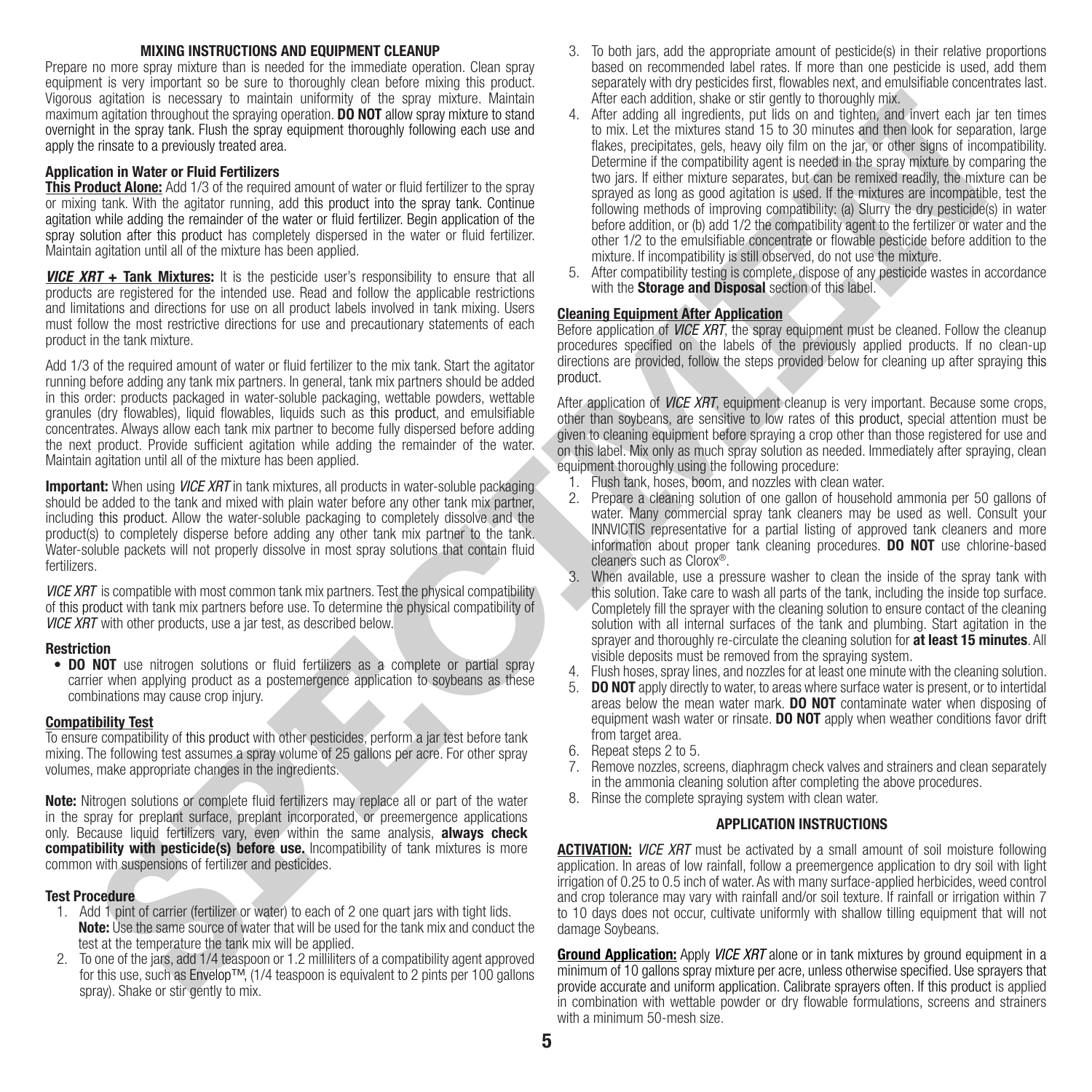If *VICE XRT* is applied in a band, calculate the amount of herbicide needed for band treatment by the formula below:

 $B$ and width in inches  $x$  Broadcast rate per acre  $=$  Amount needed per acre of field

#### ROTATIONAL CROPS Table 1: Crop Rotation Intervals Following *VICE XRT* Application <sup>1</sup>

| Band width in inches<br>$x$ Broadcast rate per acre = Amount needed per acre of field<br>Row width in inches<br><b>Aerial Application:</b> Apply <i>VICE XRT</i> in water using a minimum of 5 gallons per acre. Avoid<br>application under conditions were uniform coverage cannot be obtained or where excessive<br>spray drift may occur. Make applications at a maximum height of 10 feet above the soybeans<br>with low drift nozzles at a maximum pressure of 40 psi. Avoid application to humans or |                                                                                    | ° 10 months in Region 1<br>4 12 months in the states of Illinois, Indiana, Iowa, Kentucky, Ohio and Regions 4<br>when applied at rates of 2 pints (0.21 lb ai fomesafen and 1.07 lb ai S-metolach<br>acre or more.<br><sup>5</sup> Use 18 month minimum rotation interval in the states of Connecticut,<br>Massachusetts, New Hampshire, New York, Rhode Island, Vermont,                                                                                    |  |  |  |
|------------------------------------------------------------------------------------------------------------------------------------------------------------------------------------------------------------------------------------------------------------------------------------------------------------------------------------------------------------------------------------------------------------------------------------------------------------------------------------------------------------|------------------------------------------------------------------------------------|--------------------------------------------------------------------------------------------------------------------------------------------------------------------------------------------------------------------------------------------------------------------------------------------------------------------------------------------------------------------------------------------------------------------------------------------------------------|--|--|--|
| animals. Flagmen and loaders should avoid inhalation of spray mist and prolonged contact<br>with skin.                                                                                                                                                                                                                                                                                                                                                                                                     |                                                                                    | Cover crops for soil building or erosion control may be planted any time, but DO NO<br>or harvest for food or feed. Stand reductions may occur in some areas.                                                                                                                                                                                                                                                                                                |  |  |  |
| <b>ROTATIONAL CROPS</b><br>Table 1: Crop Rotation Intervals Following <i>VICE XRT</i> Application <sup>1</sup>                                                                                                                                                                                                                                                                                                                                                                                             |                                                                                    | <b>Restrictions</b><br>• DO NOT graze rotated small grain crops or harvest forage or straw for livestock<br>• DO NOT rotate to food or feed crops other than those listed in Table 1.                                                                                                                                                                                                                                                                        |  |  |  |
| <b>Rotational Crops</b>                                                                                                                                                                                                                                                                                                                                                                                                                                                                                    | <b>Minimum Rotation</b><br>Interval<br>(After Last Application<br>of this Product) | Cover Crops: A cover crop can be an important tool for the overall farm cropping<br>Cover crops are planted for conservation purposes, soil erosion control, so<br>improvement, water quality improvement and weed management. A cover crop<br>a single crop or a combination of crops, including grasses and/or broadleaf cro                                                                                                                               |  |  |  |
| Bean, Dry<br>Bean, Snap<br>Soybean<br>Soybean, succulent (edamame)                                                                                                                                                                                                                                                                                                                                                                                                                                         | 0 months                                                                           | harvest of a <i>VICE XRT</i> treated crop, planting of a cover crop is allowed provided t<br>crop is not grazed or fed to livestock nor harvested for food. Terminate the cover crop<br>natural causes such as frost or intentional termination by herbicide application, or<br>rolling, tillage or cutting. All possible cover crops or cover crop combinations have<br>tested for tolerance to this product. Before planting the cover crop, determine the |  |  |  |
| Cotton<br>Potato                                                                                                                                                                                                                                                                                                                                                                                                                                                                                           | 1 month                                                                            | tolerance for the intended cover crops by conducting a field bioassay. Refer to t<br>Bioassay for Cover Crops section for instructions on how to conduct a field bioassa                                                                                                                                                                                                                                                                                     |  |  |  |
| Bean, Lima<br>Pea. Succulent<br>Peanut                                                                                                                                                                                                                                                                                                                                                                                                                                                                     | 4 months                                                                           | Field Bioassay for Cover Crops: A field bioassay is a method of determining if h<br>residues are present in the soil at concentrations high enough to adversely aff<br>growth. Conduct the field bioassay by planting several strips of the desired co                                                                                                                                                                                                       |  |  |  |
| Barley<br>Oat<br>Rye<br>Wheat                                                                                                                                                                                                                                                                                                                                                                                                                                                                              | 4.5 months                                                                         | across the field which has been previously treated with VICE XRT. Plant the cover cr<br>perpendicular to the direction of the product application. Locate the strips so tha<br>different field conditions are encountered, including differences in field terrain, soil<br>organic matter, pH, and drainage. If the cover crop does not show adverse effects                                                                                                 |  |  |  |
| Corn, Field<br>Corn, Seed<br>Corn. Sweet <sup>5</sup><br>Pepper (transplanted) <sup>1</sup><br>Popcorn <sup>4</sup><br>Pumpkin <sup>2</sup><br>Rice<br>Tomato (transplanted) <sup>1</sup><br>Watermelon <sup>2</sup>                                                                                                                                                                                                                                                                                       | 10 months                                                                          | crop injury and/or stand reduction, the field can be planted to this cover crop. If injur<br>stand reduction are visible, wait two to four weeks for further herbicide degradation<br>and repeat the bioassay. Alternatively, select a different cover crop and repeat the b<br>Only plant cover crops that show acceptable tolerance in the field bioassay.                                                                                                 |  |  |  |
| Bean, Succulent (other than edamame, snap bean and<br>lima bean)<br>Cantaloupe <sup>2</sup><br>Cucumber <sup>2</sup><br>Edible-podded beans and peas not otherwise specified<br>in this table<br>Eggplant<br>Pea, Dry<br>Pepper (direct-seeded)<br>Squash, Summer<br>Squash, Winter <sup>2</sup><br>Sweet Potato<br>Tomato (directed-seeded)                                                                                                                                                               | 12 months                                                                          |                                                                                                                                                                                                                                                                                                                                                                                                                                                              |  |  |  |
| Sorghum <sup>3</sup>                                                                                                                                                                                                                                                                                                                                                                                                                                                                                       | 18 months                                                                          |                                                                                                                                                                                                                                                                                                                                                                                                                                                              |  |  |  |
| All other crop snot listed above                                                                                                                                                                                                                                                                                                                                                                                                                                                                           | 18 months                                                                          |                                                                                                                                                                                                                                                                                                                                                                                                                                                              |  |  |  |

- <sup>1</sup> 4 months in Region 1<br><sup>2</sup> 8 months in Region 1
- 
- <sup>3</sup> 10 months in Region 1
- <sup>4</sup> 12 months in the states of Illinois, Indiana, Iowa, Kentucky, Ohio and Regions 4 and 4a when applied at rates of 2 pints (0.21 lb ai fomesafen and 1.07 lb ai S-metolachlor) per acre or more.
- <sup>5</sup> Use 18 month minimum rotation interval in the states of Connecticut, Maine, Massachusetts, New Hampshire, New York, Rhode Island, Vermont.

Cover crops for soil building or erosion control may be planted any time, but **DO NOT** graze or harvest for food or feed. Stand reductions may occur in some areas.

#### **Restrictions**

- DO NOT graze rotated small grain crops or harvest forage or straw for livestock.
- DO NOT rotate to food or feed crops other than those listed in Table 1.

**Cover Crops:** A cover crop can be an important tool for the overall farm cropping system. Cover crops are planted for conservation purposes, soil erosion control, soil health improvement, water quality improvement and weed management. A cover crop can be a single crop or a combination of crops, including grasses and/or broadleaf crops. After harvest of a *VICE XRT* treated crop, planting of a cover crop is allowed provided the cover crop is not grazed or fed to livestock nor harvested for food. Terminate the cover crop through natural causes such as frost or intentional termination by herbicide application, crimping, rolling, tillage or cutting. All possible cover crops or cover crop combinations have not been tested for tolerance to this product. Before planting the cover crop, determine the level of tolerance for the intended cover crops by conducting a field bioassay. Refer to the Field Bioassay for Cover Crops section for instructions on how to conduct a field bioassay.

Field Bioassay for Cover Crops: A field bioassay is a method of determining if herbicide residues are present in the soil at concentrations high enough to adversely affect crop growth. Conduct the field bioassay by planting several strips of the desired cover crop across the field which has been previously treated with *VICE XRT*. Plant the cover crop strips perpendicular to the direction of the product application. Locate the strips so that all the different field conditions are encountered, including differences in field terrain, soil texture, organic matter, pH, and drainage. If the cover crop does not show adverse effects such as crop injury and/or stand reduction, the field can be planted to this cover crop. If injury and/or stand reduction are visible, wait two to four weeks for further herbicide degradation to occur and repeat the bioassay. Alternatively, select a different cover crop and repeat the bioassay. Only plant cover crops that show acceptable tolerance in the field bioassay.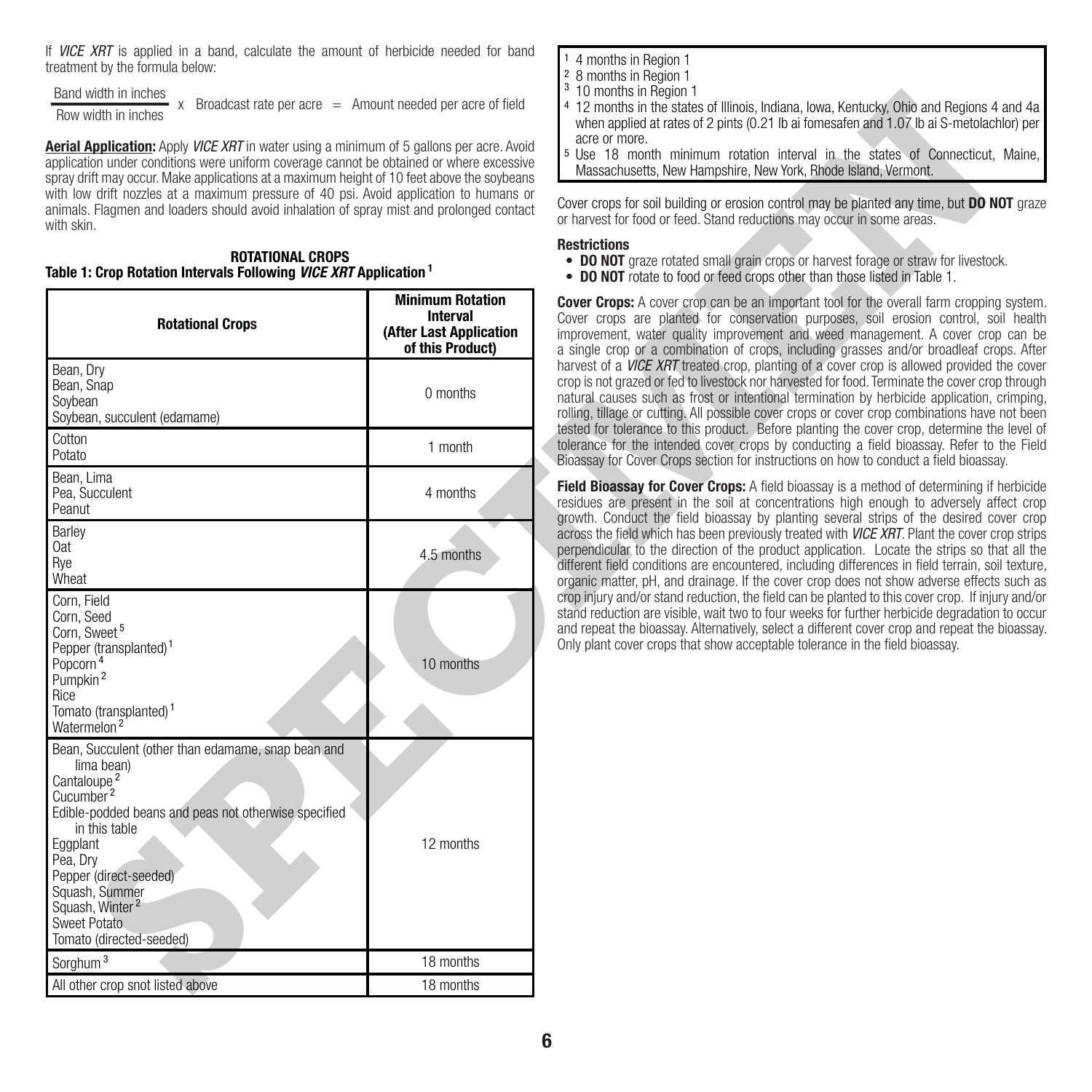## *VICE XRT* REGIONAL USE MAP

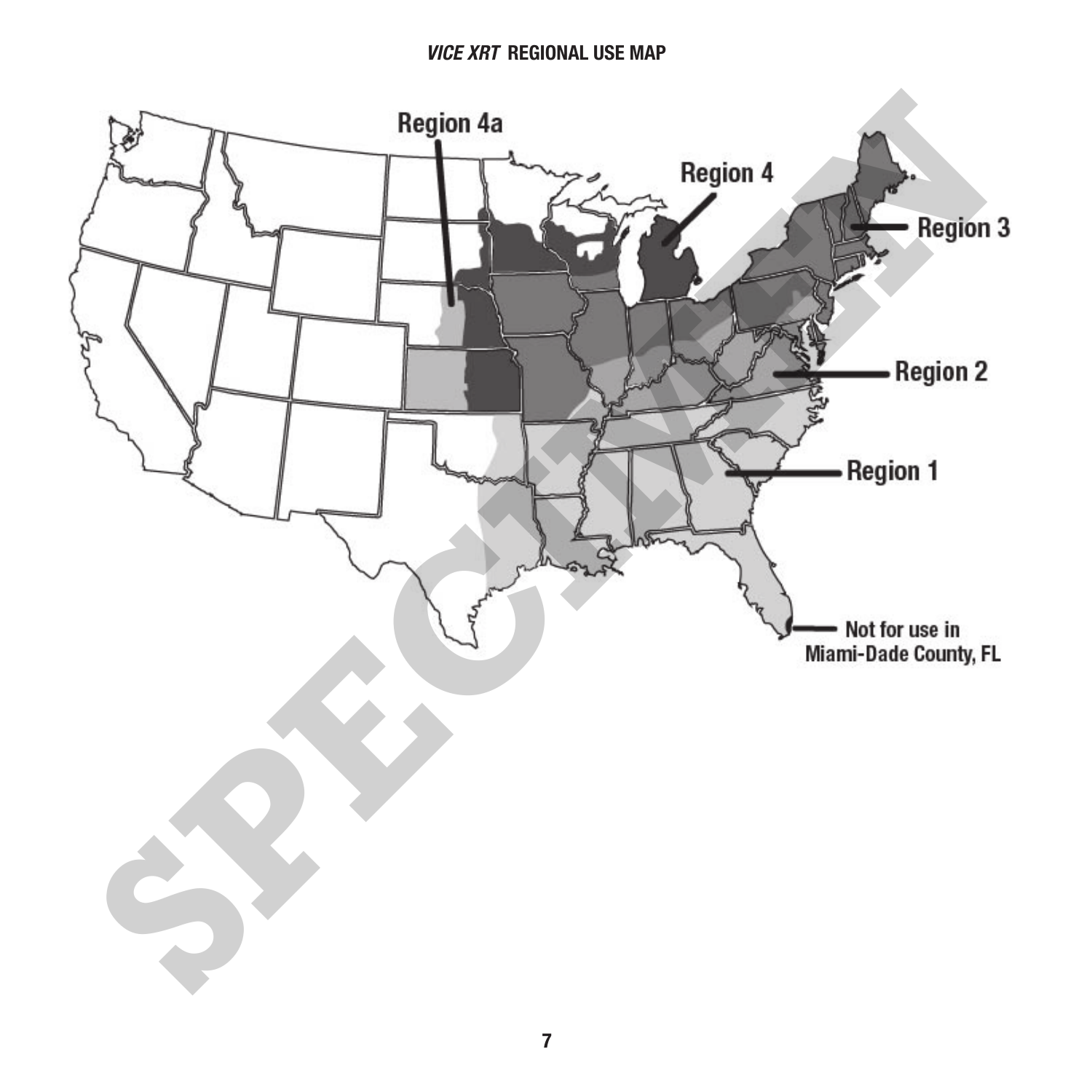#### REGION 1: **Single Use Maximum Rate:** 3 pints (0.31 lb ai fomesafen and 1.61 lb ai S-metolachlor) per acre per application.<br>**Maximum Use Rate:** 3 pints (0.31 lb ai fomesafen and 1.61 lb ai S-metolachlor) per acre per year. DO NOT make more than one application per year.

Region 1 - Includes the following states or portion of states where *VICE XRT* may be applied: Alabama, Arkansas, Florida (except Miami-Dade County), Georgia, Louisiana, Mississippi, Missouri (counties of Bollinger, Butler, Cape Giradeau, Dunklin, Madison, Mississippi, New Madrid, Pemiscot, Perry, Ripley, Scott, Stoddard and Wayne), North Carolina, Oklahoma (East of<br>U.S. Highway 75 and East of Indian N

#### Not approved for use in Miami-Dade County, FL

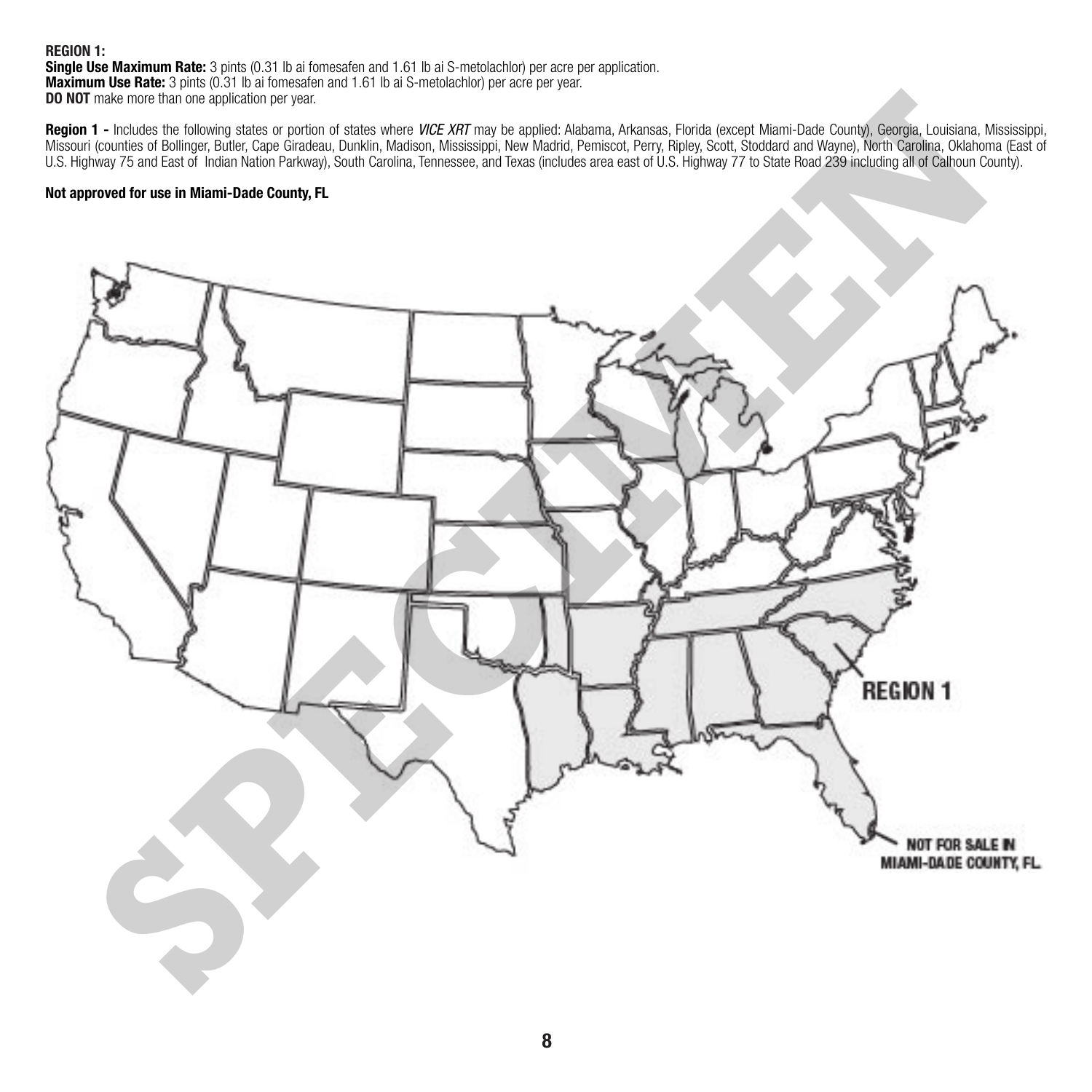#### REGION 2:

**Single Use Maximum Rate:** 3 pints (0.31 lb ai fomesafen and 1.61 lb ai S-metolachlor) per acre per application.<br>**Maximum Use Rate:** 3 pints (0.31 lb ai fomesafen and 1.61 lb ai S-metolachlor) per acre, alternate years. DO NOT make more than one application every other year.

**Region 2 -** Includes the following states or portion of states where *VICE XRT* may be applied: Delaware, Kentucky, Maryland, Virginia, West Virginia, South of Interstate 70 in the following<br>states: Illinois, Indiana and

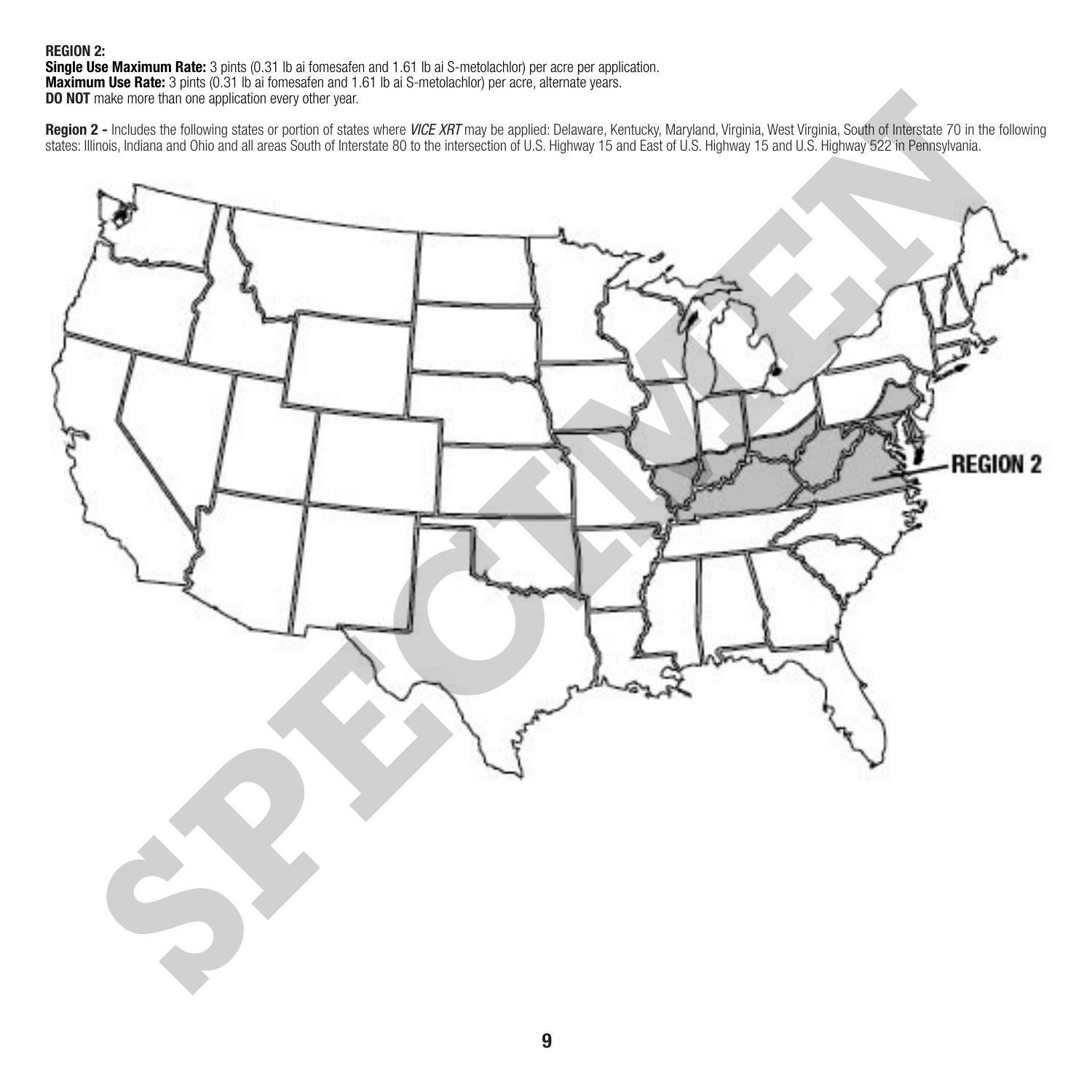#### REGION 3:

**Single Maximum Use Rate:** 2.5 pints (0.26 lb ai fomesafen and 1.34 lb ai S-metolachlor) per acre per application.<br>**Maximum Use Rate:** 2.5 pints (0.26 lb ai fomesafen and 1.34 lb ai S-metolachlor) per acre, alternate years DO NOT make more than one application every other year.

**Region 3 -** Includes the following states or portion of states where *VICE XRT* may be applied: Connecticut, lowa, Maine, Massachusetts, Missouri (all counties except for those listed in Region<br>1), New Hampshire, New Jers

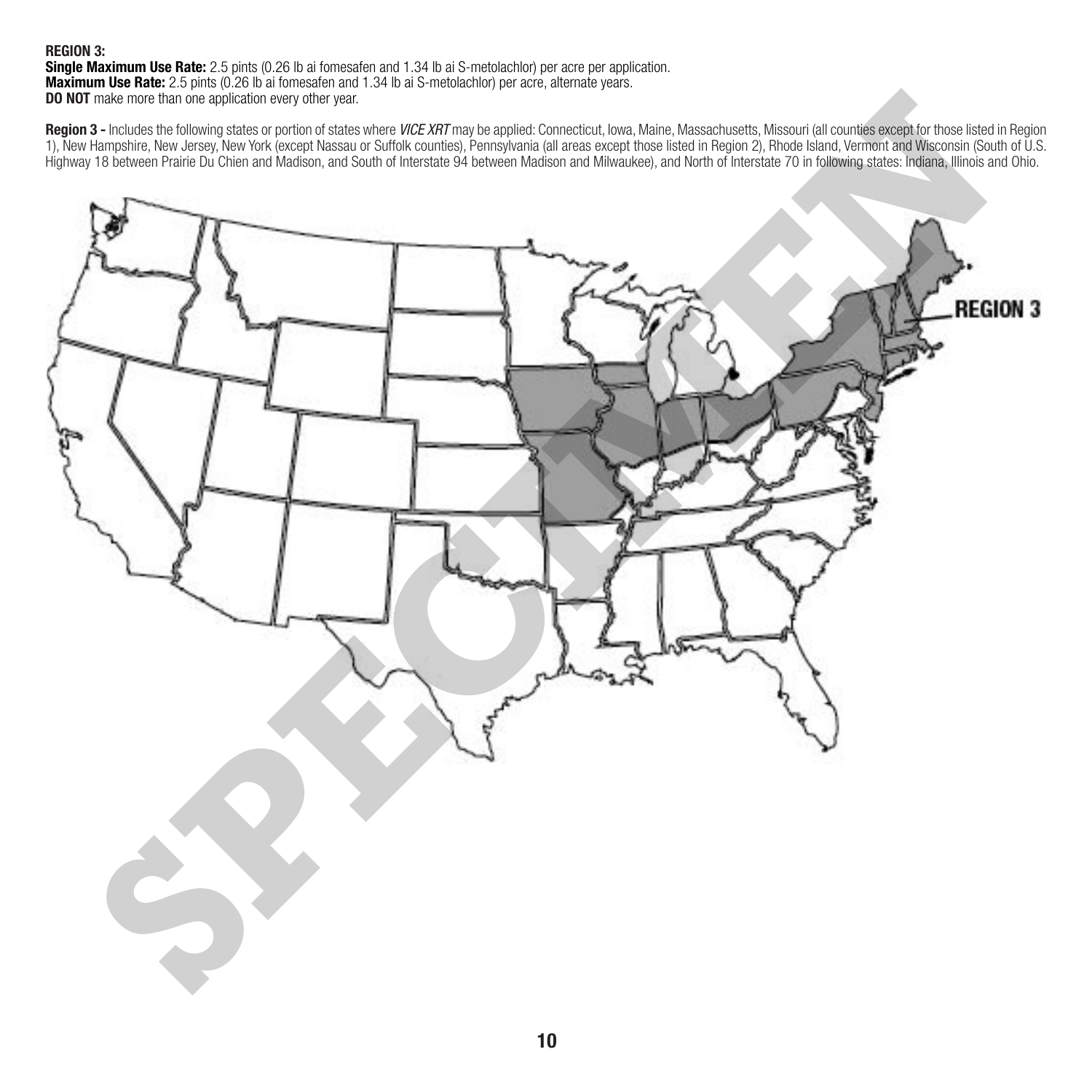#### REGION 4:

Single Use Maximum Rate: 2 pints (0.21 lb ai fomesafen and 1.07 lb ai S-metolachlor) per acre application. **Maximum Use Rate:** 2 pints (0.21 lb ai formesafen and 1.07 lb ai S-metolachlor) per acre, alternate years. DO NOT make more than one application every other year.

Region 4 - Includes the following states or portion of states where *VICE XRT* may be applied: Kansas (all counties east of or intersected by U.S. Highway 281), Michigan (Southern Peninsula), Minnesota (all areas South of Interstate 94), Nebraska (all counties east of or intersected by U.S. Highway 281), and Wisconsin (all areas, except those in Region 3, South of Interstate 94<br>from Minnesota state line to Eau areas East of Interstate 29 from the North Dakota state line to Watertown, all areas east of Highway 81 from Watertown to Madison and all areas East and South of State Road 34 and U.S. Highway 281 to the Nebraska state line).

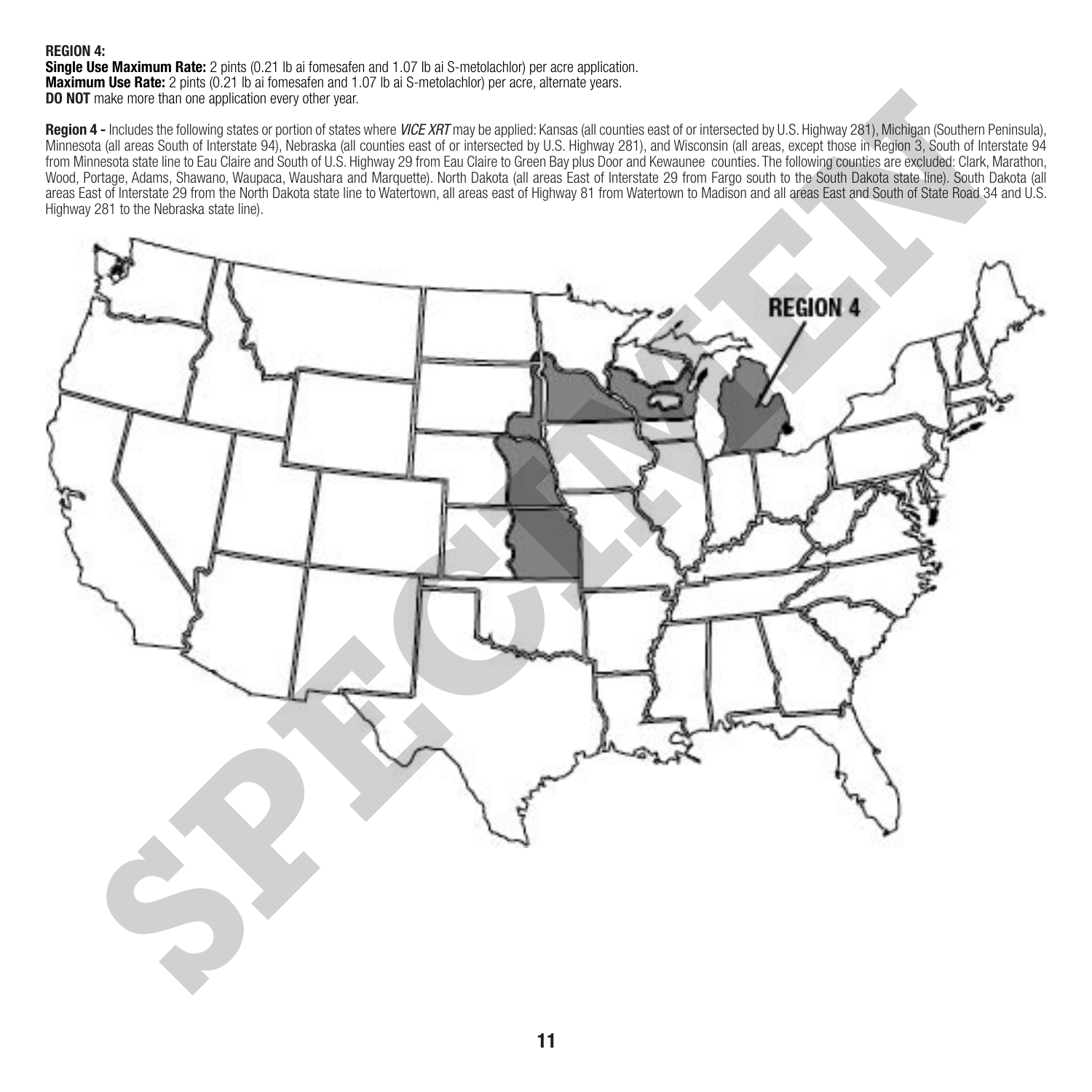#### REGION 4a\*:

**Single Use Maximum Rate:** 2 pints (0.21 lb ai fomesafen and 1.07 lb ai S-metolachlor) per acre application.<br>**Maximum Use Rate:** 2 pints (0.21 lb ai fomesafen and 1.07 lb ai S-metolachlor) per acre, alternate years. DO NOT make more than one application every other year.

#### *VICE XRT* can be applied in:

Kansas (all areas West of U S Highway 281 to the Colorado state line) and Nebraska (all areas that intersect West of US Highway 281 and East of US Highway 83).



\* Refer to the Use Restrictions section for additional requirements that must be followed to use this product in Region 4a.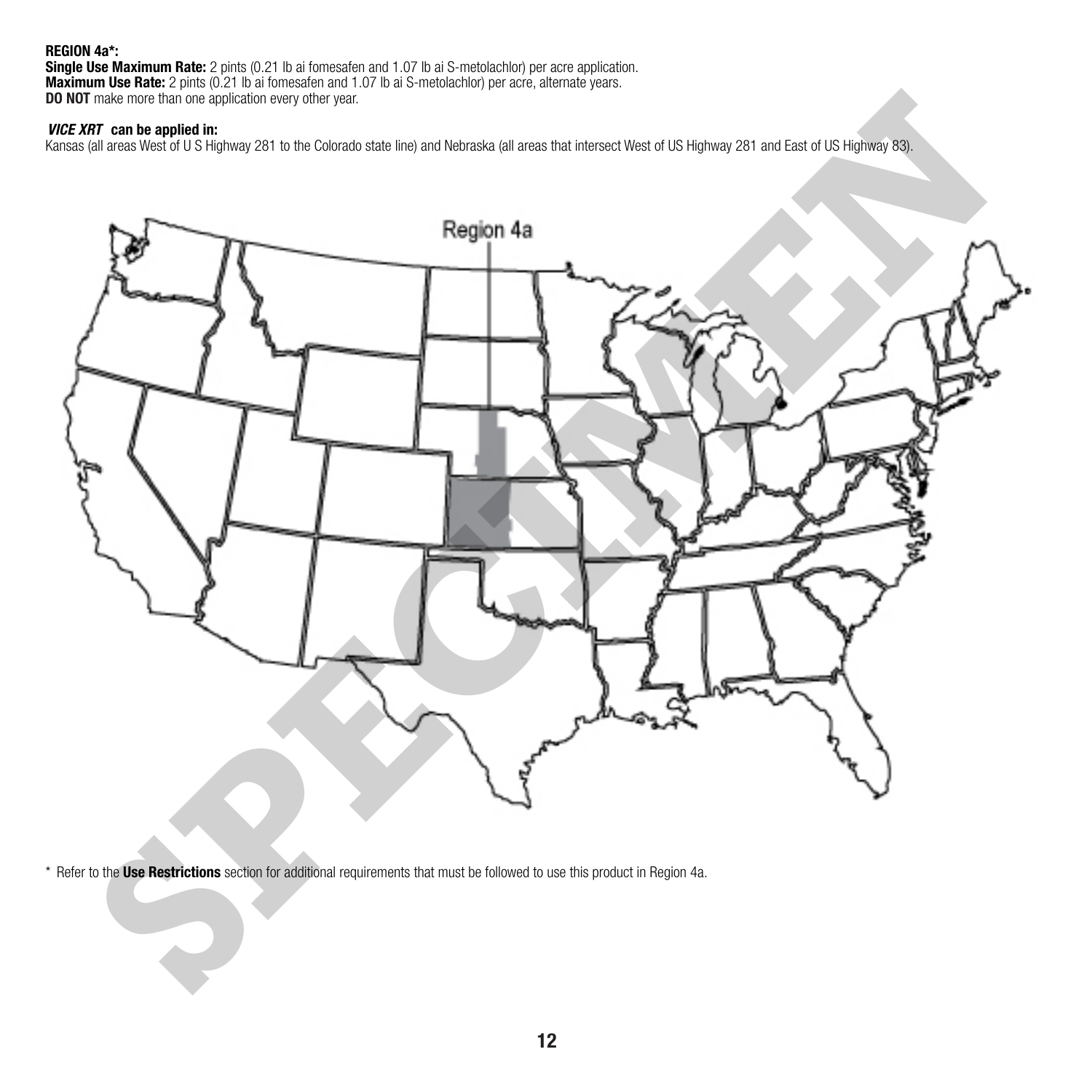#### Table 2: Weeds Controlled or Partially Controlled \*

| Weed<br>Weed<br>Partial<br>Partial<br>Control (PC)<br>Control (PC)<br>in tank mixing. Users must follow the most restrictive directions for use and precautionary<br><b>Annual Grasses</b><br>statements of each product in the tank mixture.<br>C<br>C<br>Junglerice<br>Barnyardgrass<br>Note: Cotton foliage is not tolerant to applications of this product. Avoid contact to cotton<br>C<br>C<br>Panicum, fall<br>Crabgrass spp.<br>PC<br>C<br>Panicum, Texas<br>Crowfootgrass<br>size) to deliver medium or coarser spray droplets contacting green cottom stems and foliage.<br>C<br>PC<br>Red rice<br>Cupgrass, prairie<br>POST-DIRECTED APPLICATION TIMING IN COTTON<br>C<br>C<br>Signalgrass, broadleaf<br>Cupgrass, southwestern<br>This product may be applied to cotton at least 6 inches in height through layby as a post-<br>C<br>PC<br>Foxtail spp.<br>Sandbur spp.<br>PC<br>C<br>Goosegrass<br>Shattercane<br>application timing directions below for post-directed applications to cotton.<br>PC<br>C<br>Witchgrass<br>Johnsongrass, seedling<br><b>Shielded and Hooded Applications</b><br><b>Broadleaves</b><br>Make a precision post-directed VICE XRT application to the base of the cotton plant<br>C<br>C<br>Carpetweed<br>Purslane, common<br>avoiding contact with the cotton stem or foliage when cotton is at least 6 inches in<br>PC<br>$\overline{C}$<br>Pusley, Florida<br>Cocklebur, common<br>$\overline{C}$<br>C<br>Ecliptia<br>Ragweed, common<br>coverage of emerged target weeds.<br>$\overline{C}$<br>PC<br>Galinsoga spp.<br>Ragweed, giant<br><b>Layby Applications</b><br>PC.<br>C<br>Horseweed/Marestail<br>Redweed<br>PC<br>PC<br>Sida, Prickly/Teaweed<br>Jimsonweed<br>post-directed equipment or hooded or shielded sprayers on cotton plants that have<br>C<br>C.<br>Lambsquarters, common<br>Smartweed, ladysthumb<br>PC<br>$\mathbb{C}$<br>equipment to provide full coverage of emerged target weeds.<br>Smartweed, Pennsylvania<br>Morningglory spp.<br>C<br>$\overline{C}$<br>Nightshade, Eastern black<br>Spurge, spotted<br><b>Restrictions</b><br>PC<br>C<br>Starbur, bristly<br>Nightshade, hairy<br>per acre per application.<br>PC<br>C<br>Pennycress, field<br>Sunflower, common<br>• DO NOT apply more than 2.33 pints (0.24 lb ai fomesafen and 1.25 lb ai S-metolachlor)<br>C<br>PC<br>Velvetleaf<br>Pepperweed, Virginia<br>be applied within a specific region.<br>C<br>C<br>Pigweed spp.<br>Waterhemp spp.<br>• DO NOT graze or feed forage or fodder from cotton to livestock.<br>C<br>Poinsettia, wild<br>• DO NOT exceed 2.48 lb ai per acre of S-metolachlor-containing products.<br><b>Sedges</b><br>PC<br><b>SOYBEANS</b><br>Nutsedge, yellow<br>Partial control means significant activity, but not always at a level considered acceptable<br>for commercial weed control.<br>IN ALL TILLAGE SYSTEMS<br>VICE XRT at 2 pints (0.21 lb ai fomesafen and 1.07 lb ai S-metolachlor) per acre may<br><b>CROP USE DIRECTIONS</b><br><b>COTTON</b><br><b>POST-DIRECTED APPLICATION</b><br>Apply <i>VICE XRT</i> in emerged cotton as a post-directed treatment using precision post-<br>directed, hooded or shielded application equipment to provide complete coverage of<br>additional use directions, precautions and limitations before use.<br>emerged weeds. Apply this product at 2 to 2.33 pints (0.21 to 0.24 lb ai fomesafen and<br>1.07 to 1.25 lb ai S-metolachlor) per acre. This product will control or partially control certain<br>emerged broadleaf weeds such as Hemp sesbania, Water hemp, Pigweed species and<br>Morningglory species. Apply when broadleaf weeds have 2 to 4 true leaves in a minimum<br>of 10 gallons spray solution per acre. This product should be applied with a non-ionic<br>surfactant at 0.25 to 0.5% v/v or crop oil concentrate at 1% v/v to emerged weeds if applied | Control (C) | Control (C) | to broaden the weed control spectrum, <i>VICE XR1</i> may be tank mixed with other labeled<br>post-directed herbicides registered for use on cotton. It is the pesticide user's responsibility                                                                                                                                                                                                                                                                                                                                                                                                                                                                                                                                                                                                                                                                                                                                                                                                                                                                                                                                                                                                                                                      |
|-----------------------------------------------------------------------------------------------------------------------------------------------------------------------------------------------------------------------------------------------------------------------------------------------------------------------------------------------------------------------------------------------------------------------------------------------------------------------------------------------------------------------------------------------------------------------------------------------------------------------------------------------------------------------------------------------------------------------------------------------------------------------------------------------------------------------------------------------------------------------------------------------------------------------------------------------------------------------------------------------------------------------------------------------------------------------------------------------------------------------------------------------------------------------------------------------------------------------------------------------------------------------------------------------------------------------------------------------------------------------------------------------------------------------------------------------------------------------------------------------------------------------------------------------------------------------------------------------------------------------------------------------------------------------------------------------------------------------------------------------------------------------------------------------------------------------------------------------------------------------------------------------------------------------------------------------------------------------------------------------------------------------------------------------------------------------------------------------------------------------------------------------------------------------------------------------------------------------------------------------------------------------------------------------------------------------------------------------------------------------------------------------------------------------------------------------------------------------------------------------------------------------------------------------------------------------------------------------------------------------------------------------------------------------------------------------------------------------------------------------------------------------------------------------------------------------------------------------------------------------------------------------------------------------------------------------------------------------------------------------------------------------------------------------------------------------------------------------------------------------------------------------------------------------------------------------------------------------------------------------------------------------------------------------------------------------------------------------------------------------------------------------------------------------------------------------------------------------------------------------------------------------------------------------------------------------------------------------------------------------------------------------------------------------------------------------------------------------------------------------------------------------------------------------------------------------------------------------------------------------------------------|-------------|-------------|-----------------------------------------------------------------------------------------------------------------------------------------------------------------------------------------------------------------------------------------------------------------------------------------------------------------------------------------------------------------------------------------------------------------------------------------------------------------------------------------------------------------------------------------------------------------------------------------------------------------------------------------------------------------------------------------------------------------------------------------------------------------------------------------------------------------------------------------------------------------------------------------------------------------------------------------------------------------------------------------------------------------------------------------------------------------------------------------------------------------------------------------------------------------------------------------------------------------------------------------------------|
|                                                                                                                                                                                                                                                                                                                                                                                                                                                                                                                                                                                                                                                                                                                                                                                                                                                                                                                                                                                                                                                                                                                                                                                                                                                                                                                                                                                                                                                                                                                                                                                                                                                                                                                                                                                                                                                                                                                                                                                                                                                                                                                                                                                                                                                                                                                                                                                                                                                                                                                                                                                                                                                                                                                                                                                                                                                                                                                                                                                                                                                                                                                                                                                                                                                                                                                                                                                                                                                                                                                                                                                                                                                                                                                                                                                                                                                                                         |             |             | to ensure that all products are registered for the intended use. Read and follow the<br>applicable restrictions and limitations and directions for use on all product labels involved                                                                                                                                                                                                                                                                                                                                                                                                                                                                                                                                                                                                                                                                                                                                                                                                                                                                                                                                                                                                                                                               |
|                                                                                                                                                                                                                                                                                                                                                                                                                                                                                                                                                                                                                                                                                                                                                                                                                                                                                                                                                                                                                                                                                                                                                                                                                                                                                                                                                                                                                                                                                                                                                                                                                                                                                                                                                                                                                                                                                                                                                                                                                                                                                                                                                                                                                                                                                                                                                                                                                                                                                                                                                                                                                                                                                                                                                                                                                                                                                                                                                                                                                                                                                                                                                                                                                                                                                                                                                                                                                                                                                                                                                                                                                                                                                                                                                                                                                                                                                         |             |             |                                                                                                                                                                                                                                                                                                                                                                                                                                                                                                                                                                                                                                                                                                                                                                                                                                                                                                                                                                                                                                                                                                                                                                                                                                                     |
|                                                                                                                                                                                                                                                                                                                                                                                                                                                                                                                                                                                                                                                                                                                                                                                                                                                                                                                                                                                                                                                                                                                                                                                                                                                                                                                                                                                                                                                                                                                                                                                                                                                                                                                                                                                                                                                                                                                                                                                                                                                                                                                                                                                                                                                                                                                                                                                                                                                                                                                                                                                                                                                                                                                                                                                                                                                                                                                                                                                                                                                                                                                                                                                                                                                                                                                                                                                                                                                                                                                                                                                                                                                                                                                                                                                                                                                                                         |             |             |                                                                                                                                                                                                                                                                                                                                                                                                                                                                                                                                                                                                                                                                                                                                                                                                                                                                                                                                                                                                                                                                                                                                                                                                                                                     |
|                                                                                                                                                                                                                                                                                                                                                                                                                                                                                                                                                                                                                                                                                                                                                                                                                                                                                                                                                                                                                                                                                                                                                                                                                                                                                                                                                                                                                                                                                                                                                                                                                                                                                                                                                                                                                                                                                                                                                                                                                                                                                                                                                                                                                                                                                                                                                                                                                                                                                                                                                                                                                                                                                                                                                                                                                                                                                                                                                                                                                                                                                                                                                                                                                                                                                                                                                                                                                                                                                                                                                                                                                                                                                                                                                                                                                                                                                         |             |             | foliage and stems that are not fully barked as unacceptable injury will occur. Application                                                                                                                                                                                                                                                                                                                                                                                                                                                                                                                                                                                                                                                                                                                                                                                                                                                                                                                                                                                                                                                                                                                                                          |
|                                                                                                                                                                                                                                                                                                                                                                                                                                                                                                                                                                                                                                                                                                                                                                                                                                                                                                                                                                                                                                                                                                                                                                                                                                                                                                                                                                                                                                                                                                                                                                                                                                                                                                                                                                                                                                                                                                                                                                                                                                                                                                                                                                                                                                                                                                                                                                                                                                                                                                                                                                                                                                                                                                                                                                                                                                                                                                                                                                                                                                                                                                                                                                                                                                                                                                                                                                                                                                                                                                                                                                                                                                                                                                                                                                                                                                                                                         |             |             | equipment should be calibrated (spray pressure, nozzle type and configuration, and orifice                                                                                                                                                                                                                                                                                                                                                                                                                                                                                                                                                                                                                                                                                                                                                                                                                                                                                                                                                                                                                                                                                                                                                          |
|                                                                                                                                                                                                                                                                                                                                                                                                                                                                                                                                                                                                                                                                                                                                                                                                                                                                                                                                                                                                                                                                                                                                                                                                                                                                                                                                                                                                                                                                                                                                                                                                                                                                                                                                                                                                                                                                                                                                                                                                                                                                                                                                                                                                                                                                                                                                                                                                                                                                                                                                                                                                                                                                                                                                                                                                                                                                                                                                                                                                                                                                                                                                                                                                                                                                                                                                                                                                                                                                                                                                                                                                                                                                                                                                                                                                                                                                                         |             |             |                                                                                                                                                                                                                                                                                                                                                                                                                                                                                                                                                                                                                                                                                                                                                                                                                                                                                                                                                                                                                                                                                                                                                                                                                                                     |
|                                                                                                                                                                                                                                                                                                                                                                                                                                                                                                                                                                                                                                                                                                                                                                                                                                                                                                                                                                                                                                                                                                                                                                                                                                                                                                                                                                                                                                                                                                                                                                                                                                                                                                                                                                                                                                                                                                                                                                                                                                                                                                                                                                                                                                                                                                                                                                                                                                                                                                                                                                                                                                                                                                                                                                                                                                                                                                                                                                                                                                                                                                                                                                                                                                                                                                                                                                                                                                                                                                                                                                                                                                                                                                                                                                                                                                                                                         |             |             |                                                                                                                                                                                                                                                                                                                                                                                                                                                                                                                                                                                                                                                                                                                                                                                                                                                                                                                                                                                                                                                                                                                                                                                                                                                     |
|                                                                                                                                                                                                                                                                                                                                                                                                                                                                                                                                                                                                                                                                                                                                                                                                                                                                                                                                                                                                                                                                                                                                                                                                                                                                                                                                                                                                                                                                                                                                                                                                                                                                                                                                                                                                                                                                                                                                                                                                                                                                                                                                                                                                                                                                                                                                                                                                                                                                                                                                                                                                                                                                                                                                                                                                                                                                                                                                                                                                                                                                                                                                                                                                                                                                                                                                                                                                                                                                                                                                                                                                                                                                                                                                                                                                                                                                                         |             |             | directed application. All post-directed applications should avoid spray contact with any green                                                                                                                                                                                                                                                                                                                                                                                                                                                                                                                                                                                                                                                                                                                                                                                                                                                                                                                                                                                                                                                                                                                                                      |
|                                                                                                                                                                                                                                                                                                                                                                                                                                                                                                                                                                                                                                                                                                                                                                                                                                                                                                                                                                                                                                                                                                                                                                                                                                                                                                                                                                                                                                                                                                                                                                                                                                                                                                                                                                                                                                                                                                                                                                                                                                                                                                                                                                                                                                                                                                                                                                                                                                                                                                                                                                                                                                                                                                                                                                                                                                                                                                                                                                                                                                                                                                                                                                                                                                                                                                                                                                                                                                                                                                                                                                                                                                                                                                                                                                                                                                                                                         |             |             | non-barked parts of the cotton plant or foliage as unacceptable injury will occur. Follow the                                                                                                                                                                                                                                                                                                                                                                                                                                                                                                                                                                                                                                                                                                                                                                                                                                                                                                                                                                                                                                                                                                                                                       |
|                                                                                                                                                                                                                                                                                                                                                                                                                                                                                                                                                                                                                                                                                                                                                                                                                                                                                                                                                                                                                                                                                                                                                                                                                                                                                                                                                                                                                                                                                                                                                                                                                                                                                                                                                                                                                                                                                                                                                                                                                                                                                                                                                                                                                                                                                                                                                                                                                                                                                                                                                                                                                                                                                                                                                                                                                                                                                                                                                                                                                                                                                                                                                                                                                                                                                                                                                                                                                                                                                                                                                                                                                                                                                                                                                                                                                                                                                         |             |             |                                                                                                                                                                                                                                                                                                                                                                                                                                                                                                                                                                                                                                                                                                                                                                                                                                                                                                                                                                                                                                                                                                                                                                                                                                                     |
|                                                                                                                                                                                                                                                                                                                                                                                                                                                                                                                                                                                                                                                                                                                                                                                                                                                                                                                                                                                                                                                                                                                                                                                                                                                                                                                                                                                                                                                                                                                                                                                                                                                                                                                                                                                                                                                                                                                                                                                                                                                                                                                                                                                                                                                                                                                                                                                                                                                                                                                                                                                                                                                                                                                                                                                                                                                                                                                                                                                                                                                                                                                                                                                                                                                                                                                                                                                                                                                                                                                                                                                                                                                                                                                                                                                                                                                                                         |             |             |                                                                                                                                                                                                                                                                                                                                                                                                                                                                                                                                                                                                                                                                                                                                                                                                                                                                                                                                                                                                                                                                                                                                                                                                                                                     |
|                                                                                                                                                                                                                                                                                                                                                                                                                                                                                                                                                                                                                                                                                                                                                                                                                                                                                                                                                                                                                                                                                                                                                                                                                                                                                                                                                                                                                                                                                                                                                                                                                                                                                                                                                                                                                                                                                                                                                                                                                                                                                                                                                                                                                                                                                                                                                                                                                                                                                                                                                                                                                                                                                                                                                                                                                                                                                                                                                                                                                                                                                                                                                                                                                                                                                                                                                                                                                                                                                                                                                                                                                                                                                                                                                                                                                                                                                         |             |             |                                                                                                                                                                                                                                                                                                                                                                                                                                                                                                                                                                                                                                                                                                                                                                                                                                                                                                                                                                                                                                                                                                                                                                                                                                                     |
|                                                                                                                                                                                                                                                                                                                                                                                                                                                                                                                                                                                                                                                                                                                                                                                                                                                                                                                                                                                                                                                                                                                                                                                                                                                                                                                                                                                                                                                                                                                                                                                                                                                                                                                                                                                                                                                                                                                                                                                                                                                                                                                                                                                                                                                                                                                                                                                                                                                                                                                                                                                                                                                                                                                                                                                                                                                                                                                                                                                                                                                                                                                                                                                                                                                                                                                                                                                                                                                                                                                                                                                                                                                                                                                                                                                                                                                                                         |             |             | height to avoid cotton injury. Use only hooded or shielded spray equipment to apply                                                                                                                                                                                                                                                                                                                                                                                                                                                                                                                                                                                                                                                                                                                                                                                                                                                                                                                                                                                                                                                                                                                                                                 |
|                                                                                                                                                                                                                                                                                                                                                                                                                                                                                                                                                                                                                                                                                                                                                                                                                                                                                                                                                                                                                                                                                                                                                                                                                                                                                                                                                                                                                                                                                                                                                                                                                                                                                                                                                                                                                                                                                                                                                                                                                                                                                                                                                                                                                                                                                                                                                                                                                                                                                                                                                                                                                                                                                                                                                                                                                                                                                                                                                                                                                                                                                                                                                                                                                                                                                                                                                                                                                                                                                                                                                                                                                                                                                                                                                                                                                                                                                         |             |             | this product in cotton that is at least 6 inches in height. Adjust nozzles to provide full                                                                                                                                                                                                                                                                                                                                                                                                                                                                                                                                                                                                                                                                                                                                                                                                                                                                                                                                                                                                                                                                                                                                                          |
|                                                                                                                                                                                                                                                                                                                                                                                                                                                                                                                                                                                                                                                                                                                                                                                                                                                                                                                                                                                                                                                                                                                                                                                                                                                                                                                                                                                                                                                                                                                                                                                                                                                                                                                                                                                                                                                                                                                                                                                                                                                                                                                                                                                                                                                                                                                                                                                                                                                                                                                                                                                                                                                                                                                                                                                                                                                                                                                                                                                                                                                                                                                                                                                                                                                                                                                                                                                                                                                                                                                                                                                                                                                                                                                                                                                                                                                                                         |             |             |                                                                                                                                                                                                                                                                                                                                                                                                                                                                                                                                                                                                                                                                                                                                                                                                                                                                                                                                                                                                                                                                                                                                                                                                                                                     |
|                                                                                                                                                                                                                                                                                                                                                                                                                                                                                                                                                                                                                                                                                                                                                                                                                                                                                                                                                                                                                                                                                                                                                                                                                                                                                                                                                                                                                                                                                                                                                                                                                                                                                                                                                                                                                                                                                                                                                                                                                                                                                                                                                                                                                                                                                                                                                                                                                                                                                                                                                                                                                                                                                                                                                                                                                                                                                                                                                                                                                                                                                                                                                                                                                                                                                                                                                                                                                                                                                                                                                                                                                                                                                                                                                                                                                                                                                         |             |             | Make a post-directed application of <i>VICE XRT</i> to the base of the cotton plant avoiding                                                                                                                                                                                                                                                                                                                                                                                                                                                                                                                                                                                                                                                                                                                                                                                                                                                                                                                                                                                                                                                                                                                                                        |
|                                                                                                                                                                                                                                                                                                                                                                                                                                                                                                                                                                                                                                                                                                                                                                                                                                                                                                                                                                                                                                                                                                                                                                                                                                                                                                                                                                                                                                                                                                                                                                                                                                                                                                                                                                                                                                                                                                                                                                                                                                                                                                                                                                                                                                                                                                                                                                                                                                                                                                                                                                                                                                                                                                                                                                                                                                                                                                                                                                                                                                                                                                                                                                                                                                                                                                                                                                                                                                                                                                                                                                                                                                                                                                                                                                                                                                                                                         |             |             | contact with any non-barked portion of the cotton plant or foliage. Use precision                                                                                                                                                                                                                                                                                                                                                                                                                                                                                                                                                                                                                                                                                                                                                                                                                                                                                                                                                                                                                                                                                                                                                                   |
|                                                                                                                                                                                                                                                                                                                                                                                                                                                                                                                                                                                                                                                                                                                                                                                                                                                                                                                                                                                                                                                                                                                                                                                                                                                                                                                                                                                                                                                                                                                                                                                                                                                                                                                                                                                                                                                                                                                                                                                                                                                                                                                                                                                                                                                                                                                                                                                                                                                                                                                                                                                                                                                                                                                                                                                                                                                                                                                                                                                                                                                                                                                                                                                                                                                                                                                                                                                                                                                                                                                                                                                                                                                                                                                                                                                                                                                                                         |             |             | developed a minimum of 4 inches of brown bark through layby. Configure application                                                                                                                                                                                                                                                                                                                                                                                                                                                                                                                                                                                                                                                                                                                                                                                                                                                                                                                                                                                                                                                                                                                                                                  |
|                                                                                                                                                                                                                                                                                                                                                                                                                                                                                                                                                                                                                                                                                                                                                                                                                                                                                                                                                                                                                                                                                                                                                                                                                                                                                                                                                                                                                                                                                                                                                                                                                                                                                                                                                                                                                                                                                                                                                                                                                                                                                                                                                                                                                                                                                                                                                                                                                                                                                                                                                                                                                                                                                                                                                                                                                                                                                                                                                                                                                                                                                                                                                                                                                                                                                                                                                                                                                                                                                                                                                                                                                                                                                                                                                                                                                                                                                         |             |             |                                                                                                                                                                                                                                                                                                                                                                                                                                                                                                                                                                                                                                                                                                                                                                                                                                                                                                                                                                                                                                                                                                                                                                                                                                                     |
|                                                                                                                                                                                                                                                                                                                                                                                                                                                                                                                                                                                                                                                                                                                                                                                                                                                                                                                                                                                                                                                                                                                                                                                                                                                                                                                                                                                                                                                                                                                                                                                                                                                                                                                                                                                                                                                                                                                                                                                                                                                                                                                                                                                                                                                                                                                                                                                                                                                                                                                                                                                                                                                                                                                                                                                                                                                                                                                                                                                                                                                                                                                                                                                                                                                                                                                                                                                                                                                                                                                                                                                                                                                                                                                                                                                                                                                                                         |             |             |                                                                                                                                                                                                                                                                                                                                                                                                                                                                                                                                                                                                                                                                                                                                                                                                                                                                                                                                                                                                                                                                                                                                                                                                                                                     |
|                                                                                                                                                                                                                                                                                                                                                                                                                                                                                                                                                                                                                                                                                                                                                                                                                                                                                                                                                                                                                                                                                                                                                                                                                                                                                                                                                                                                                                                                                                                                                                                                                                                                                                                                                                                                                                                                                                                                                                                                                                                                                                                                                                                                                                                                                                                                                                                                                                                                                                                                                                                                                                                                                                                                                                                                                                                                                                                                                                                                                                                                                                                                                                                                                                                                                                                                                                                                                                                                                                                                                                                                                                                                                                                                                                                                                                                                                         |             |             | • DO NOT apply more than 2.33 pints (0.24 lb ai fomesafen and 1.25 lb ai S-metolachlor)                                                                                                                                                                                                                                                                                                                                                                                                                                                                                                                                                                                                                                                                                                                                                                                                                                                                                                                                                                                                                                                                                                                                                             |
|                                                                                                                                                                                                                                                                                                                                                                                                                                                                                                                                                                                                                                                                                                                                                                                                                                                                                                                                                                                                                                                                                                                                                                                                                                                                                                                                                                                                                                                                                                                                                                                                                                                                                                                                                                                                                                                                                                                                                                                                                                                                                                                                                                                                                                                                                                                                                                                                                                                                                                                                                                                                                                                                                                                                                                                                                                                                                                                                                                                                                                                                                                                                                                                                                                                                                                                                                                                                                                                                                                                                                                                                                                                                                                                                                                                                                                                                                         |             |             |                                                                                                                                                                                                                                                                                                                                                                                                                                                                                                                                                                                                                                                                                                                                                                                                                                                                                                                                                                                                                                                                                                                                                                                                                                                     |
|                                                                                                                                                                                                                                                                                                                                                                                                                                                                                                                                                                                                                                                                                                                                                                                                                                                                                                                                                                                                                                                                                                                                                                                                                                                                                                                                                                                                                                                                                                                                                                                                                                                                                                                                                                                                                                                                                                                                                                                                                                                                                                                                                                                                                                                                                                                                                                                                                                                                                                                                                                                                                                                                                                                                                                                                                                                                                                                                                                                                                                                                                                                                                                                                                                                                                                                                                                                                                                                                                                                                                                                                                                                                                                                                                                                                                                                                                         |             |             | per acre per year of this product. Refer to <b>Regional Use Map</b> for maximum rate that may                                                                                                                                                                                                                                                                                                                                                                                                                                                                                                                                                                                                                                                                                                                                                                                                                                                                                                                                                                                                                                                                                                                                                       |
|                                                                                                                                                                                                                                                                                                                                                                                                                                                                                                                                                                                                                                                                                                                                                                                                                                                                                                                                                                                                                                                                                                                                                                                                                                                                                                                                                                                                                                                                                                                                                                                                                                                                                                                                                                                                                                                                                                                                                                                                                                                                                                                                                                                                                                                                                                                                                                                                                                                                                                                                                                                                                                                                                                                                                                                                                                                                                                                                                                                                                                                                                                                                                                                                                                                                                                                                                                                                                                                                                                                                                                                                                                                                                                                                                                                                                                                                                         |             |             |                                                                                                                                                                                                                                                                                                                                                                                                                                                                                                                                                                                                                                                                                                                                                                                                                                                                                                                                                                                                                                                                                                                                                                                                                                                     |
|                                                                                                                                                                                                                                                                                                                                                                                                                                                                                                                                                                                                                                                                                                                                                                                                                                                                                                                                                                                                                                                                                                                                                                                                                                                                                                                                                                                                                                                                                                                                                                                                                                                                                                                                                                                                                                                                                                                                                                                                                                                                                                                                                                                                                                                                                                                                                                                                                                                                                                                                                                                                                                                                                                                                                                                                                                                                                                                                                                                                                                                                                                                                                                                                                                                                                                                                                                                                                                                                                                                                                                                                                                                                                                                                                                                                                                                                                         |             |             |                                                                                                                                                                                                                                                                                                                                                                                                                                                                                                                                                                                                                                                                                                                                                                                                                                                                                                                                                                                                                                                                                                                                                                                                                                                     |
|                                                                                                                                                                                                                                                                                                                                                                                                                                                                                                                                                                                                                                                                                                                                                                                                                                                                                                                                                                                                                                                                                                                                                                                                                                                                                                                                                                                                                                                                                                                                                                                                                                                                                                                                                                                                                                                                                                                                                                                                                                                                                                                                                                                                                                                                                                                                                                                                                                                                                                                                                                                                                                                                                                                                                                                                                                                                                                                                                                                                                                                                                                                                                                                                                                                                                                                                                                                                                                                                                                                                                                                                                                                                                                                                                                                                                                                                                         |             |             | • Preharvest Interval (PHI): DO NOT apply this product later than 80 days before harvest.                                                                                                                                                                                                                                                                                                                                                                                                                                                                                                                                                                                                                                                                                                                                                                                                                                                                                                                                                                                                                                                                                                                                                           |
|                                                                                                                                                                                                                                                                                                                                                                                                                                                                                                                                                                                                                                                                                                                                                                                                                                                                                                                                                                                                                                                                                                                                                                                                                                                                                                                                                                                                                                                                                                                                                                                                                                                                                                                                                                                                                                                                                                                                                                                                                                                                                                                                                                                                                                                                                                                                                                                                                                                                                                                                                                                                                                                                                                                                                                                                                                                                                                                                                                                                                                                                                                                                                                                                                                                                                                                                                                                                                                                                                                                                                                                                                                                                                                                                                                                                                                                                                         |             |             |                                                                                                                                                                                                                                                                                                                                                                                                                                                                                                                                                                                                                                                                                                                                                                                                                                                                                                                                                                                                                                                                                                                                                                                                                                                     |
|                                                                                                                                                                                                                                                                                                                                                                                                                                                                                                                                                                                                                                                                                                                                                                                                                                                                                                                                                                                                                                                                                                                                                                                                                                                                                                                                                                                                                                                                                                                                                                                                                                                                                                                                                                                                                                                                                                                                                                                                                                                                                                                                                                                                                                                                                                                                                                                                                                                                                                                                                                                                                                                                                                                                                                                                                                                                                                                                                                                                                                                                                                                                                                                                                                                                                                                                                                                                                                                                                                                                                                                                                                                                                                                                                                                                                                                                                         |             |             | FOUNDATION TREATMENT FOR PLANNED TWO-PASS WEED CONTROL PROGRAMS                                                                                                                                                                                                                                                                                                                                                                                                                                                                                                                                                                                                                                                                                                                                                                                                                                                                                                                                                                                                                                                                                                                                                                                     |
| alone or in a tank mix with products that do not contain a built-in adjuvant. Refer to Table<br>2 for weeds controlled or partially controlled with soil activation of this product if rainfall or<br>irrigation occurs within 7 to 10 days after application.                                                                                                                                                                                                                                                                                                                                                                                                                                                                                                                                                                                                                                                                                                                                                                                                                                                                                                                                                                                                                                                                                                                                                                                                                                                                                                                                                                                                                                                                                                                                                                                                                                                                                                                                                                                                                                                                                                                                                                                                                                                                                                                                                                                                                                                                                                                                                                                                                                                                                                                                                                                                                                                                                                                                                                                                                                                                                                                                                                                                                                                                                                                                                                                                                                                                                                                                                                                                                                                                                                                                                                                                                          |             |             | be applied on all soils to reduce competition from listed weeds for a period of up to 5<br>weeks when followed by a planned postemergence herbicide application in conventional<br>and glyphosate-resistant soybeans. Refer to Table 2 for weeds controlled or partially<br>controlled. For the postemergence herbicide application, consult the label for the selected<br>postemergence herbicide for weeds controlled, optimum weed size, application ate,<br><b>Preplant Surface Applied:</b> <i>VICE XRT</i> may be applied at 2 pints (0.21 lb ai fomesafen<br>and 1.07 lb ai S-metolachlor) per acre prior to soybean planting only in minimum-tillage or<br>no-tillage systems. If weeds are present at the time of treatment, apply this product in a tank<br>mixture with a burndown herbicide (such as paraquat or glyphosate). Weed control may be<br>lessened if treated soil is moved out of the row or if untreated soil is moved to the surface<br>during planting. Follow with a postemergence herbicide applied at the labeled rate and within<br>the specific growth stage for soybeans and weed spectrum. Recommended postemergence<br>treatments include any product or combination of products labeled to control the specific |

### CROP USE DIRECTIONS

#### **COTTON**

#### POST-DIRECTED APPLICATION

#### Tank-Mixtures for Post-Directed Application

To broaden the weed control spectrum, *VICE XRT* may be tank mixed with other labeled post-directed herbicides registered for use on cotton. It is the pesticide user's responsibility to ensure that all products are registered for the intended use. Read and follow the applicable restrictions and limitations and directions for use on all product labels involved in tank mixing. Users must follow the most restrictive directions for use and precautionary statements of each product in the tank mixture.

#### POST-DIRECTED APPLICATION TIMING IN COTTON

#### Shielded and Hooded Applications

#### Layby Applications

#### Restrictions

- **DO NOT** apply more than 2.33 pints (0.24 lb ai fomesafen and 1.25 lb ai S-metolachlor) per acre per application.
- **DO NOT** apply more than 2.33 pints (0.24 lb ai fomesafen and 1.25 lb ai S-metolachlor) per acre per year of this product. Refer to **Regional Use Map** for maximum rate that may be applied within a specific region.
- DO NOT graze or feed forage or fodder from cotton to livestock.
- DO NOT exceed 2.48 lb ai per acre of S-metolachlor-containing products.
- Preharvest Interval (PHI): DO NOT apply this product later than 80 days before harvest.

#### **SOVREANS**

#### FOUNDATION TREATMENT FOR PLANNED TWO-PASS WEED CONTROL PROGRAMS IN ALL TILLAGE SYSTEMS

**Preplant Surface Applied:** *VICE XRT* may be applied at 2 pints (0.21 lb ai fomesafen and 1.07 lb ai S-metolachlor) per acre prior to soybean planting only in minimum-tillage or no-tillage systems. If weeds are present at the time of treatment, apply this product in a tank mixture with a burndown herbicide (such as paraquat or glyphosate). Weed control may be lessened if treated soil is moved out of the row or if untreated soil is moved to the surface during planting. Follow with a postemergence herbicide applied at the labeled rate and within the specific growth stage for soybeans and weed spectrum. Recommended postemergence treatments include any product or combination of products labeled to control the specific weeds remaining in the field, including glyphosate (for use on glyphosate-resistant soybeans only).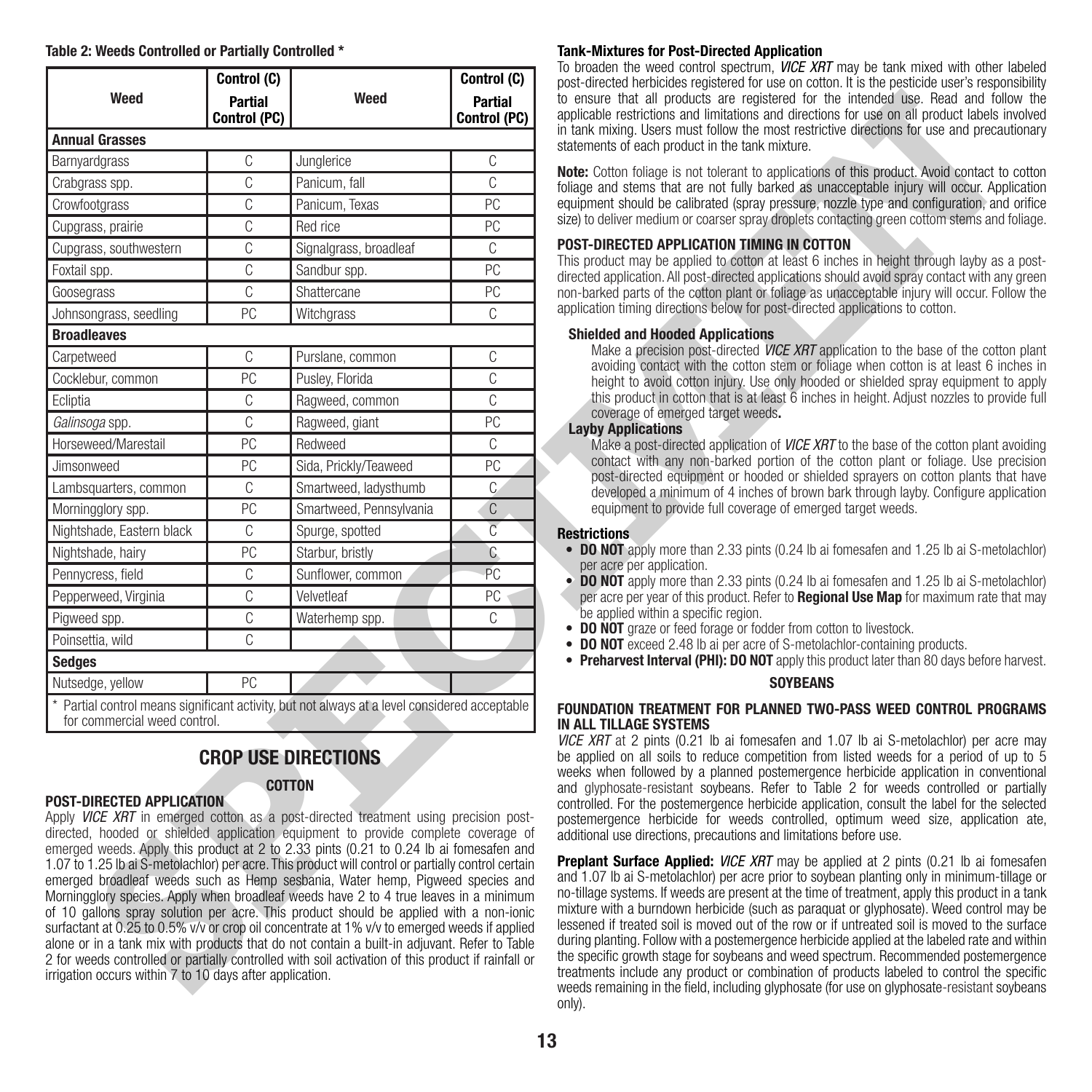**Preplant Incorporated:** Apply *VICE XRT* at 2 pints (0.21 lb ai fomesafen and 1.07 lb ai S-metolachlor) per acre in conventional tillage systems where incorporation into the top 2 inches of soil occurs within 7 days after application using an implement capable of providing uniform 2-inch incorporation. Follow with a postemergence herbicide applied at the labeled rate and within the specific growth stage for soybeans and weed spectrum. Recommended postemergence treatments include any product or combination of products labeled to control the specific weeds remaining in the field, including glyphosate (for use on glyphosate-resistant soybeans only).

#### CONVENTIONAL TILLAGE SYSTEMS

| Table 3: VICE XRT Use Rates - Conventional Tillage Systems (Broadcast Rates) |  |                         |  |
|------------------------------------------------------------------------------|--|-------------------------|--|
|                                                                              |  | Division was Associated |  |

| of providing uniform 2-inch incorporation. Follow with a postemergence herbicide applied<br>at the labeled rate and within the specific growth stage for soybeans and weed spectrum.                                                                                                                                                                                                                                                                                |                    |                                                  |                                                  | Coarse<br>(Sand, loamy sand, sandy loam)                                                                                                                                                                                                                                                                                                                                                                                                                                                                                                   | 1, 2<br>3          | $2 - 2.5$<br>$2 - 2.25$                          |
|---------------------------------------------------------------------------------------------------------------------------------------------------------------------------------------------------------------------------------------------------------------------------------------------------------------------------------------------------------------------------------------------------------------------------------------------------------------------|--------------------|--------------------------------------------------|--------------------------------------------------|--------------------------------------------------------------------------------------------------------------------------------------------------------------------------------------------------------------------------------------------------------------------------------------------------------------------------------------------------------------------------------------------------------------------------------------------------------------------------------------------------------------------------------------------|--------------------|--------------------------------------------------|
| Recommended postemergence treatments include any product or combination of products<br>labeled to control the specific weeds remaining in the field, including glyphosate (for use on<br>glyphosate-resistant soybeans only).                                                                                                                                                                                                                                       |                    |                                                  |                                                  |                                                                                                                                                                                                                                                                                                                                                                                                                                                                                                                                            | 4, 4a<br>1.2       | 2 <sup>2</sup><br>$2.5 - 2.75$                   |
| Preemergence: Apply VICE XRT at 2 pints (0.21 lb ai fomesafen and 1.07 lb ai                                                                                                                                                                                                                                                                                                                                                                                        |                    |                                                  |                                                  | <b>Medium</b><br>(Loam, silt loam, silt, sandy clay, sandy clay loam)                                                                                                                                                                                                                                                                                                                                                                                                                                                                      | 3<br>4, 4a         | $2.25 - 2.5$<br>2 <sup>2</sup>                   |
| S-metolachlor) per acre during planting (behind the planter), or after planting, but before<br>weeds or soybeans emerge in conventional, conservation, or no-till systems. If weeds are<br>present at the time of treatment, apply this product in a tank mixture with a burndown<br>herbicide (such as paraquat or glyphosate). Follow with a postemergence herbicide applied                                                                                      |                    |                                                  |                                                  | <b>Fine</b><br>(Sandy clay loam, sandy clay, silty clay, silty clay<br>loam, clay, clay loam)                                                                                                                                                                                                                                                                                                                                                                                                                                              | 1, 2<br>3<br>4, 4a | $2.75 - 3$<br>2.5 <sup>2</sup><br>2 <sup>2</sup> |
| at the labeled rate and within the specific growth stage for soybeans and weed spectrum.<br>Recommended postemergence treatments include any product or combination of products<br>labeled to control the specific weeds remaining in the field, including glyphosate (for use<br>on glyphosate-resistant soybeans only) or glufosinate (glufosinate-resistant soybeans only).                                                                                      |                    |                                                  |                                                  | <sup>1</sup> Use the lower rate range for soils with less than 3% organic matter. Use the higher rate<br>range for soils with greater than 3% organic matter.<br><sup>2</sup> If weeds emerge before full canopy closure, apply an appropriate postemergence<br>product.                                                                                                                                                                                                                                                                   |                    |                                                  |
| <b>CONVENTIONAL TILLAGE SYSTEMS</b><br>VICE XRT may be applied in conventional tillage systems either preplant incorporated or<br>preemergence for control or partial control of the weeds listed in Table 2. This product may<br>be applied alone, or in tank mix or followed sequentially with postemergence herbicides to<br>broaden the weed control spectrum or control newly emerged weeds. Refer to Table 3 for<br>rates of this product.                    |                    |                                                  |                                                  | <b>BURNDOWN WEED CONTROL</b><br><b>VICE XRT</b> can be used as part of a burndown herbicide program for control of existing<br>vegetation prior to soybean planting and/or emergence in conservation tillage (reduced-<br>tillage/no-till) systems. This product may be tank mixed with other herbicides registered<br>for the same use and timing on soybeans for control of emerged weeds prior to soybean<br>planting or crop emergence. Refer to the tank mix product labels for rates, use directions,<br>precautions and limitation. |                    |                                                  |
| <b>Preplant Incorporated:</b> Incorporate <i>VICE XRT</i> into the top 2 inches of soil with 7 days after<br>application and before planting using a suitable implement capable of providing uniform soil<br>incorporation. Apply this product preplant incorporated if furrow irrigation is used or when a<br>period of dry weather is expected after application of this product.                                                                                 |                    |                                                  |                                                  | <b>HERBICIDES THAT MAY BE APPLIED POSTEMERGENCE FOLLOWING VICE XRT</b><br>To provide additional control of certain weeds, <i>VICE XRT</i> can be applied alone or in tank<br>mixture and then followed by an application of a postemergence herbicide. This product                                                                                                                                                                                                                                                                        |                    |                                                  |
| <b>Preemergence Application:</b> Apply during planting (behind the planter), or after planting,<br>but before weeds or soybeans emerge. Dry weather following preemergence application of<br>this product may reduce effectiveness. If weeds develop, cultivate uniformly with shallow<br>tilling equipment such as a rotary hoe that will not damage soybeans,                                                                                                     |                    |                                                  |                                                  | can be applied with other postemergence herbicides registered for use on soybeans. It is<br>the pesticide user's responsibility to ensure that all products are registered for the intended<br>use. Read and follow the applicable restrictions and limitations and directions for use on all<br>product labels involved in tank mixing. Users must follow the most restrictive directions for<br>use and precautionary statements of each product in the tank mixture.                                                                    |                    |                                                  |
| Table 3: VICE XRT Use Rates - Conventional Tillage Systems (Broadcast Rates)                                                                                                                                                                                                                                                                                                                                                                                        |                    |                                                  | <b>Pints per Acre</b>                            | <b>POSTEMERGENCE APPLICATION</b><br>VICE XRT may be applied at 2 to 2.33 pints (0.21 to 0.24 lb ai fomesafen and 1.07 to 1.25                                                                                                                                                                                                                                                                                                                                                                                                              |                    |                                                  |
| <b>Soil Texture</b>                                                                                                                                                                                                                                                                                                                                                                                                                                                 | <b>Regions</b>     | 0.5 to 3%<br><b>Organic Matter</b>               | <b>Over 3%</b><br><b>Organic Matter</b>          | Ib ai S-metolachlor) per acre as a postemergence application. Necrotic spotting, bronzing,<br>leaf crinkling or curling of soybean leaves may occur following postemergence applications,<br>but soybeans soon outgrow these effects and develop normally. Refer to Table 2 for weeds                                                                                                                                                                                                                                                      |                    |                                                  |
| Coarse<br>(Sand, loamy sand, sandy<br>loam)                                                                                                                                                                                                                                                                                                                                                                                                                         | 1.2<br>3<br>4, 4a  | $\overline{c}$<br>2<br>$\overline{c}$            | $2 - 2.25$<br>$2 - 2.25$<br>2                    | controlled or partially controlled with soil activation of this product if rainfall or irritation<br>occurs within 7 to 10 days after postemergence application. VICE XRT alone may control<br>or partially control certain emerged broadleaf weeds, however; for broad spectrum control,<br>tank mix this product with glyphosate in glyphosate-resistant soybeans. Add a NIS containing                                                                                                                                                  |                    |                                                  |
| Medium<br>(Loam, silt loam, silt)                                                                                                                                                                                                                                                                                                                                                                                                                                   | 1.2<br>3<br>4, 4a  | $2.25 - 2.5$<br>$2 - 2.25$<br>$\overline{2}$     | $2.5 - 2.75$<br>$2.25 - 2.5$<br>2                | at least 75% surface-active agent, at 0.25% v/v to the final spray volume if this product is<br>applied alone or tank mixed with glyphosate products that do not contain a built-in adjuvant.                                                                                                                                                                                                                                                                                                                                              |                    |                                                  |
| <b>Fine</b><br>(Sandy clay loam, sandy clay, silty<br>clay, silty clay loam, clay, clay loam)                                                                                                                                                                                                                                                                                                                                                                       | 1, 2<br>3<br>4, 4a | $2.75 - 3$<br>2.5 <sup>1</sup><br>2 <sup>1</sup> | $2.75 - 3$<br>2.5 <sup>1</sup><br>2 <sup>1</sup> | Tank Mixtures for Postemergence Applications in Soybeans:<br><i>VICE XRT</i> may be tank mixed with glyphosate herbicide products and applied postemergence<br>only on glyphosate-resistant soybeans. This product may be tank mixed with insecticides<br>including Lambda-cyhalothrin. It is the pesticide user's responsibility to ensure that all                                                                                                                                                                                       |                    |                                                  |
| <sup>1</sup> If weeds emerge before full canopy closure, apply an appropriate postemergence product.<br>USE RATES FOR REDUCED AND NO-TILL SYSTEMS<br>Preplant Surface and Preemergence Application: VICE XRT may be used in reduced-                                                                                                                                                                                                                                |                    |                                                  |                                                  | products are registered for the intended use. Read and follow the applicable restrictions<br>and limitations and directions for use on all product labels involved in tank mixing. Users<br>must follow the most restrictive directions for use and precautionary statements of each<br>product in the tank mixture.                                                                                                                                                                                                                       |                    |                                                  |
| till and no-till systems. This product may be applied up to 15 days before planting or<br>preemergence, but before soybean emergence. For control or partial control of weeds listed<br>in Table 2, use the high end of the rate range for applications of this product made 15<br>days before planting. Refer to Table 4 for VICE XRT rates. If weeds are present at time of<br>application burndown herbicides may be tank missed with this product (see BURNDOWN |                    |                                                  |                                                  | <b>Precautions</b><br>• DO NOT use this product postemergence on soybeans that are under stress including<br>but not limited to that caused by drought, insect, disease, or injury from cultivation.<br>• Apply only in water as the carrier for postemergence applications.                                                                                                                                                                                                                                                               |                    |                                                  |
| WEED CONTROL section). This product may be followed sequentially with postemergence                                                                                                                                                                                                                                                                                                                                                                                 |                    |                                                  |                                                  | • DO NOT use crop oil concentrate (COC) when applying this product postemergence as<br>these enveu adjustments mou increase couhann init                                                                                                                                                                                                                                                                                                                                                                                                   |                    |                                                  |

## USE RATES FOR REDUCED AND NO-TILL SYSTEMS

**Preplant Surface and Preemergence Application:** *VICE XRT* may be used in reducedtill and no-till systems. This product may be applied up to 15 days before planting or preemergence, but before soybean emergence. For control or partial control of weeds listed in Table 2, use the high end of the rate range for applications of this product made 15 days before planting. Refer to Table 4 for *VICE XRT* rates. If weeds are present at time of application burndown herbicides may be tank missed with this product (see BURNDOWN WEED CONTROL section). This product may be followed sequentially with postemergence herbicides to broaden the weed control spectrum or control newly emerged weeds.

Table 4: *VICE XRT* Use Rates for Reduced-Till and No-Till Systems (Broadcast Rates)

| <b>Soil Texture</b>                                                                                                                              | <b>Regions</b> | Pints per Acre <sup>1</sup>                      |  |  |  |
|--------------------------------------------------------------------------------------------------------------------------------------------------|----------------|--------------------------------------------------|--|--|--|
| Coarse<br>(Sand, loamy sand, sandy loam)                                                                                                         | 1, 2<br>4.4a   | $2 - 2.5$<br>$2 - 2.25$<br>22                    |  |  |  |
| <b>Medium</b><br>(Loam, silt loam, silt, sandy clay, sandy clay loam)                                                                            | 1.2<br>4.4a    | $2.5 - 2.75$<br>$2.25 - 2.5$<br>2 <sup>2</sup>   |  |  |  |
| <b>Fine</b><br>(Sandy clay loam, sandy clay, silty clay, silty clay<br>loam, clay, clay loam)                                                    | 1.2<br>4.4a    | $2.75 - 3$<br>2.5 <sup>2</sup><br>2 <sup>2</sup> |  |  |  |
| Use the lower rate range for soils with less than 3% organic matter. Use the higher rate<br>range for soils with greater than 3% organic matter. |                |                                                  |  |  |  |

#### BURNDOWN WEED CONTROL

#### HERBICIDES THAT MAY BE APPLIED POSTEMERGENCE FOLLOWING *VICE XRT*

#### POSTEMERGENCE APPLICATION

#### Tank Mixtures for Postemergence Applications in Soybeans:

#### **Precautions**

- **DO NOT** use this product postemergence on sovbeans that are under stress including but not limited to that caused by drought, insect, disease, or injury from cultivation.
- Apply only in water as the carrier for postemergence applications.
- **DO NOT** use crop oil concentrate (COC) when applying this product postemergence as these spray adjuvants may increase soybean injury.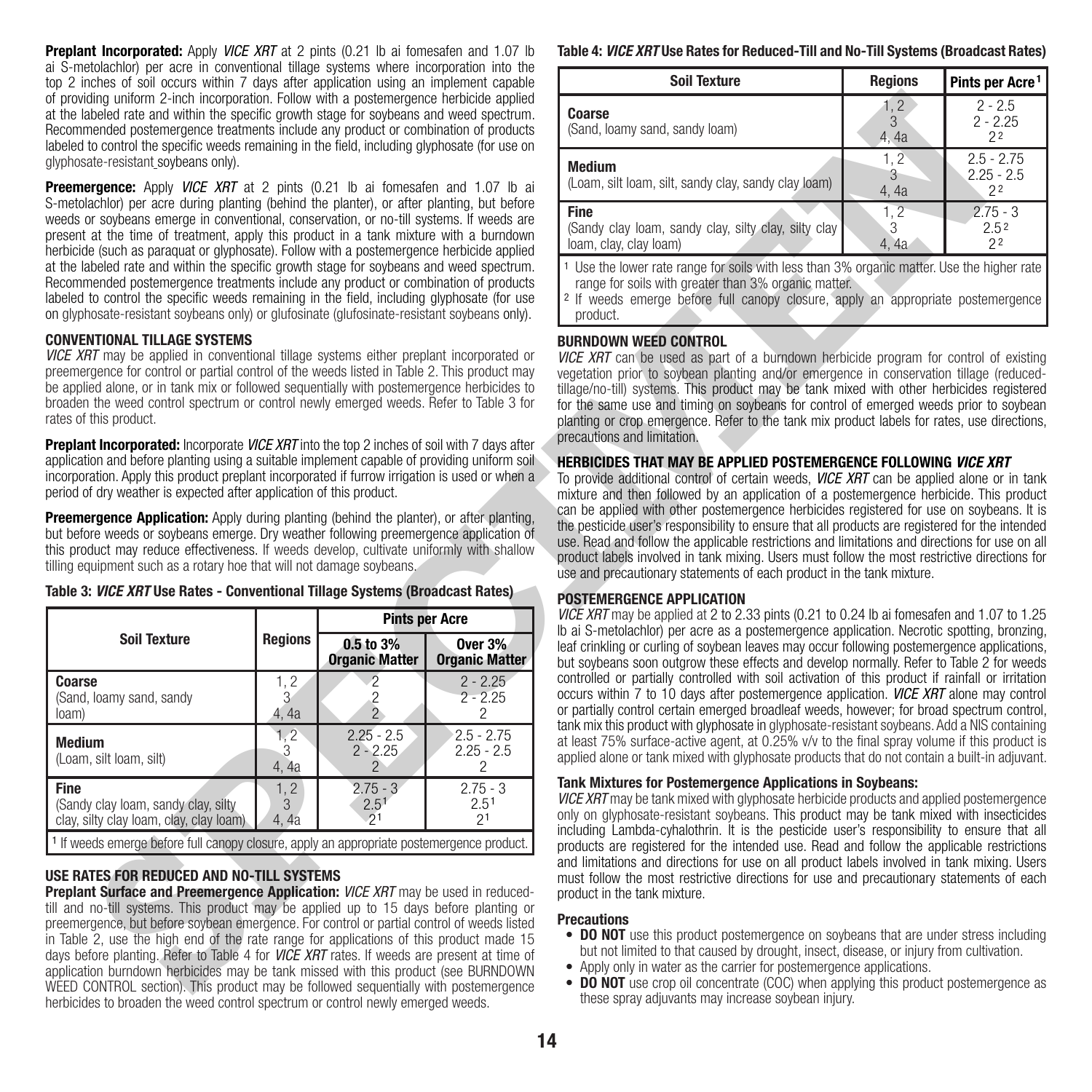#### Restrictions

- **DO NOT** exceed 2.33 pints (0.24 lb ai fomesafen and 1.25 lb ai S-metolachlor) per acre of this product in a single postemergence application.
- **DO NOT** exceed 3 pints (0.314 lb ai fomesafen to 1.61 lb ai S-metolachlor) per acre per year. Refer to **Regional Use Map** for maximum rate that may be applied within a specific region.
- **DO NOT** exceed 3.71 lb ai of S-metolachlor per acre per year from applications of this product or any other metolachlor-containing product.
- **DO NOT** graze or feed treated forage or hay from soybeans to livestock following a postemergence application of this product.
- Preharvest Interval (PHI): Make postemergence applications at least 75 days before harvest.

# **STORAGE AND DISPOSAL**<br>DO NOT contaminate water, foodstuffs, feed, or seed by storage or disposal.

Pesticide Storage: Store product in original container only. This product will freeze at a temperature of approximately 5ºF, but upon warming, will thaw out to a fully homogeneous product. Keep container closed when not in use. DO NOT store near food or feed. In case of spill or leak on floor or paved surfaces, soak up with sand, earth, or synthetic absorbent. Remove to chemical waste area.

**Pesticide Disposal:** Wastes resulting from the use of this product may be disposed of on site or at an approved waste disposal facility.

Container Handling:

NONREFILLABLE CONTAINER (EQUAL TO OR LESS THAN 5 GALLONS): DO NOT reuse or refill this container. Triple rinse container (or equivalent) promptly after emptying. Triple rinse as follows: Empty the remaining contents into application equipment or a mix tank and drain for 10 seconds after the flow begins to drip. Fill the container 1/4 full with water and recap. Shake for 10 seconds. Pour rinsate into application equipment or a mix tank or store rinsate for later use or disposal. Drain for 10 seconds after the flow begins to drip. Repeat this procedure two more times. Offer for recycling, if available or reconditioning if appropriate or puncture and dispose of in a sanitary landfill, or by other procedures approved by state and local authorities.

NONREFILLABLE CONTAINER (GREATER THAN 5 GALLONS): DO NOT reuse or refill this container. Triple rinse container (or equivalent) promptly after emptying. Triple rinse as follows: Empty the remaining contents into application equipment or a mix tank. Fill the container 1/4 full with water. Replace and tighten closures. Tip container on its side and roll it back and forth, ensuring at least one complete revolution, for 30 seconds. Stand the container on its end and tip it back and forth several times. Turn the container over onto its other end and tip it back and forth several times. Empty the rinsate into application equipment or a mix tank or store rinsate for later use or disposal. Repeat this procedure two more times. Offer for recycling, if available or reconditioning if appropriate or puncture and dispose of in a sanitary landfill, or by other procedures approved by state and local authorities.

**Pressure rinse as follows (all sizes):** Empty the remaining contents into application equipment or a mix tank and continue to drain for 10 seconds after the flow begins to drip. Hold container upside down over application equipment or mix tank or collect rinsate for later use or disposal. Insert pressure rinsing nozzle in the side of the container and rinse at about 40 PSI for at least 30 seconds. Drain for 10 seconds after the flow begins to drip. **REFILLABLE CONTAINER:** Refill this container with pesticide only. DO NOT reuse this container for any other purpose. Cleaning the container before final disposal is the responsibility of the person disposing of the container. Cleaning before refilling is the responsibility of the refiller. To clean the container before final disposal, empty the remaining contents from this container into application equipment or mix tank. Fill the container about 10 percent full with water. Agitate vigorously or recirculate water with the pump for 2 minutes. Pour or pump rinsate into application equipment or rinsate collection system. Repeat this rinsing procedure two more times. After triple rinsing is complete, and the container is not suitable for refilling or reconditioning, offer the container for recycling if available, or puncture and dispose of in a sanitary landfill, or by incineration, or by other procedures approved by state and local authorities. We have a strength of the the meaning of the second and the second and the interest of the second and the second and the second and the second and the second and the second and the second and the second and the second and

#### CONDITIONS OF SALE AND LIMITATION OF WARRANTY AND LIABILITY

NOTICE: Read the entire Directions for Use and Conditions of Sale and Limitation of Warranty and Liability before buying or using this product. If the terms are not acceptable, return the product at once, unopened, and the purchase price will be refunded.

The Directions for Use of this product must be followed carefully. It is impossible to eliminate all risks inherently associated with the use of this product. Ineffectiveness or other unintended consequences may result because of such factors as manner of use or application, weather, presence of other materials or other influencing factors in the use of the product, which are beyond the control of INNVICTIS CROP CARE, LLC or Seller. TO THE EXTENT CONSISTENT WITH APPLICABLE LAW all such risks shall be assumed by Buyer and User and Buyer and User agree to hold INNVICTIS CROP CARE, LLC and Seller harmless for any claims relating to such factors.

INNVICTIS CROP CARE, LLC warrants that this product conforms to the chemical description on the label and is reasonably fit for the purposes stated in the Directions for Use, subject to the inherent risks referred to above, when used in accordance with directions under normal use conditions. This warranty does not extend to the use of this product contrary to label instructions, or under abnormal conditions or under conditions not reasonably foreseeable to or beyond the control of Seller or INNVICTIS CROP CARE, LLC, and TO THE EXTENT CONSISTENT WITH APPLICABLE LAW Buyer and User assume the risk of any such use. To the extent consistent with applicable law INNVICTIS CROP CARE, LLC MAKES NO WARRANTIES OF MERCHANTABILITY OR OF FITNESS FOR A PARTICULAR PURPOSE OR ANY OTHER EXPRESS OR IMPLIED WARRANTY EXCEPT AS STATED ABOVE.

To the extent consistent with applicable law, neither INNVICTIS CROP CARE, LLC nor Seller shall be liable for any incidental, consequential or special damages resulting from the use or handling of this product. TO THE EXTENT CONSISTENT WITH APPLICABLE LAW THE EXCLUSIVE REMEDY OF THE USER OR BUYER, AND THE EXCLUSIVE LIABILITY OF INNVICTIS CROP CARE, LLC AND SELLER FOR ANY AND ALL CLAIMS, LOSSES, INJURIES OR DAMAGES (INCLUDING CLAIMS BASED ON BREACH OF WARRANTY, CONTRACT, NEGLIGENCE, TORT, STRICT LIABILITY OR OTHERWISE) RESULTING FROM THE USE OR HANDLING OF THIS PRODUCT, SHALL BE THE RETURN OF THE PURCHASE PRICE OF THE PRODUCT OR, AT THE ELECTION OF INNVICTIS CROP CARE, LLC OR SELLER, THE REPLACEMENT OF THE PRODUCT.

INNVICTIS CROP CARE, LLC and Seller offer this product, and Buyer and User accept it, subject to the foregoing conditions of Sale and Limitation of Warranty and Liability which may not be modified except by written agreement signed by a duly authorized representative of INNVICTIS CROP CARE, LLC.

All trademarks are the property of their respective owners.